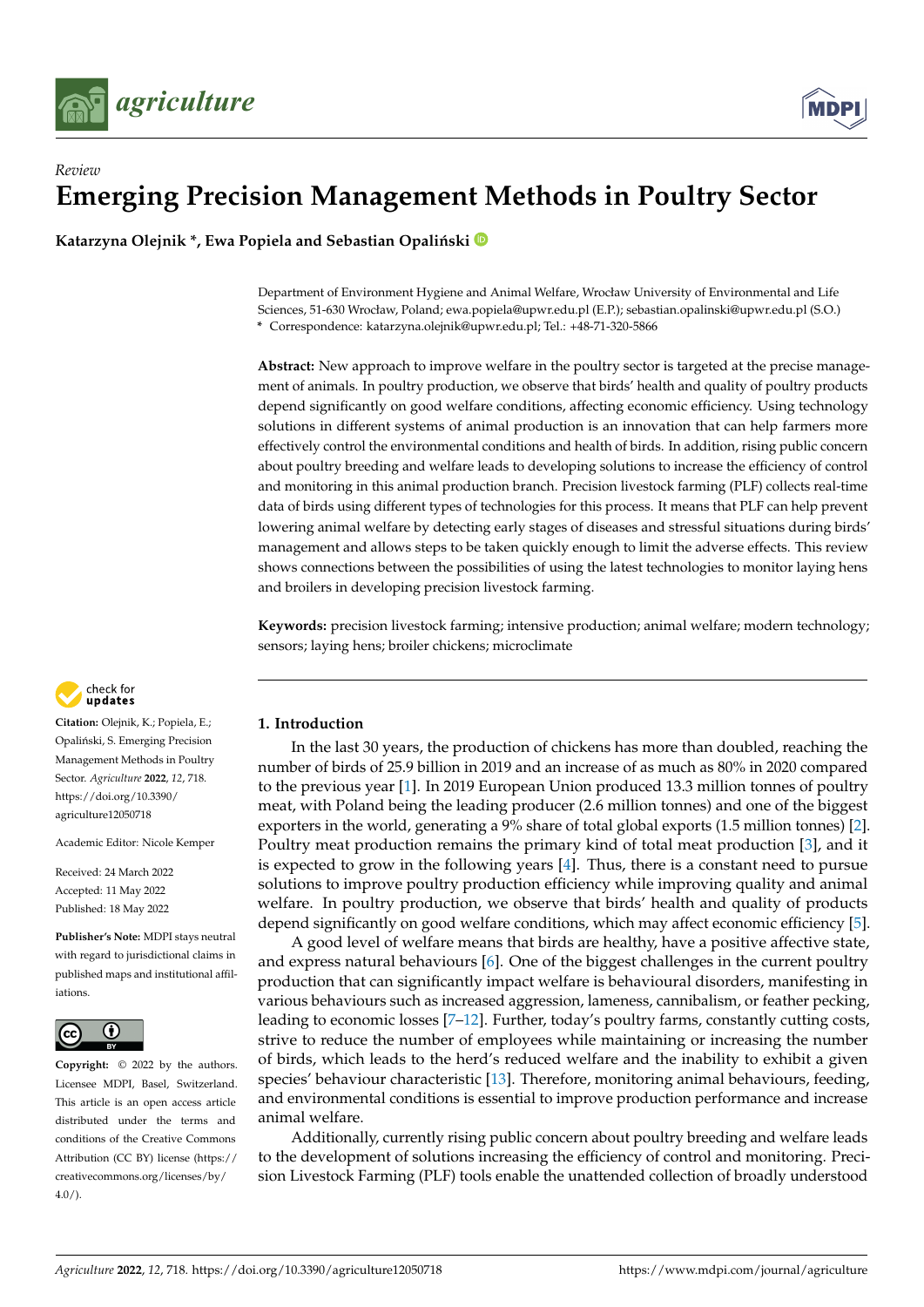data on housing conditions and animals in a real-time manner using intelligent technologies, which allows obtaining reliable information due to the lack of direct human-animal contact [\[14\]](#page-12-9). Data from different sources collected by sensors or other equipment can be analysed and help create an automated management system based on real-time information (Figure [1\)](#page-1-0) that allows control of animal welfare, health, and performance [\[15\]](#page-12-10). An important aspect that enables the effective use of PLF tools is the compatibility of precision tools with commercial poultry farm equipment based on the collected data [\[16\]](#page-12-11). PLF technologies can help detect problems with animal welfare early, improve and accelerate management decisions, and reduce economic losses at the end [\[17\]](#page-12-12).

equipment can be analysed and help create an automated management system based on

<span id="page-1-0"></span>

**Figure 1.** Schematic overview of farm management optimisation through the implementation of **Figure 1.** Schematic overview of farm management optimisation through the implementation of PLF tools [\[18](#page-12-13)[–20\]](#page-12-14). The sensors are used both to collect data leading to the optimization of daily decisions in farm management and as an element of a direct response to microclimate changes occurring in the livestock building (marked with red arrows), which, in response to the needs, automatically controlling ventilation by adjusting the velocity in case of elevated temperature or e.g., automatically controlling ventilation by adjusting the velocity in case of elevated temperature or humidity levels [21]. humidity levels [\[21\]](#page-12-15).

**2. Tools Used to Monitor Behaviour and Production Parameters**  In this review, we show available technologies which can be used in poultry production systems for more effective control of the environment, health and welfare of poultry. The practical applications are described, and such technologies' potential impact on welfare are discussed.  $\overline{a}$ are discussed.

# 2. Tools Used to Monitor Behaviour and Production Parameters production cycle management opportunities within five main areas-housing and micro-

There are many PLF tools on the market for different purposes on the farm. The purpose of this paper is both a general overview of PLF tools currently available on the direct use of this paper is both a general overview of PLF tools currently available on the market and their potential in the commercial poultry sector, supported by scientific research conducted in large-scale farming conditions. This review focuses on optimizing production cycle management opportunities within five main areas-housing and microclimate control, weight monitoring, sound analysis, locomotion and activity tracking and disease detection and hygiene maintenance aspects, without focus on the direct use or adaptation of technology by farmers and associated socio-economic impact caused.

## *2.1. Housing and Microclimate Control*

As part of the rearing conditions and their optimization using the associated PLF tools, the following overview takes into account successively such aspects as general herd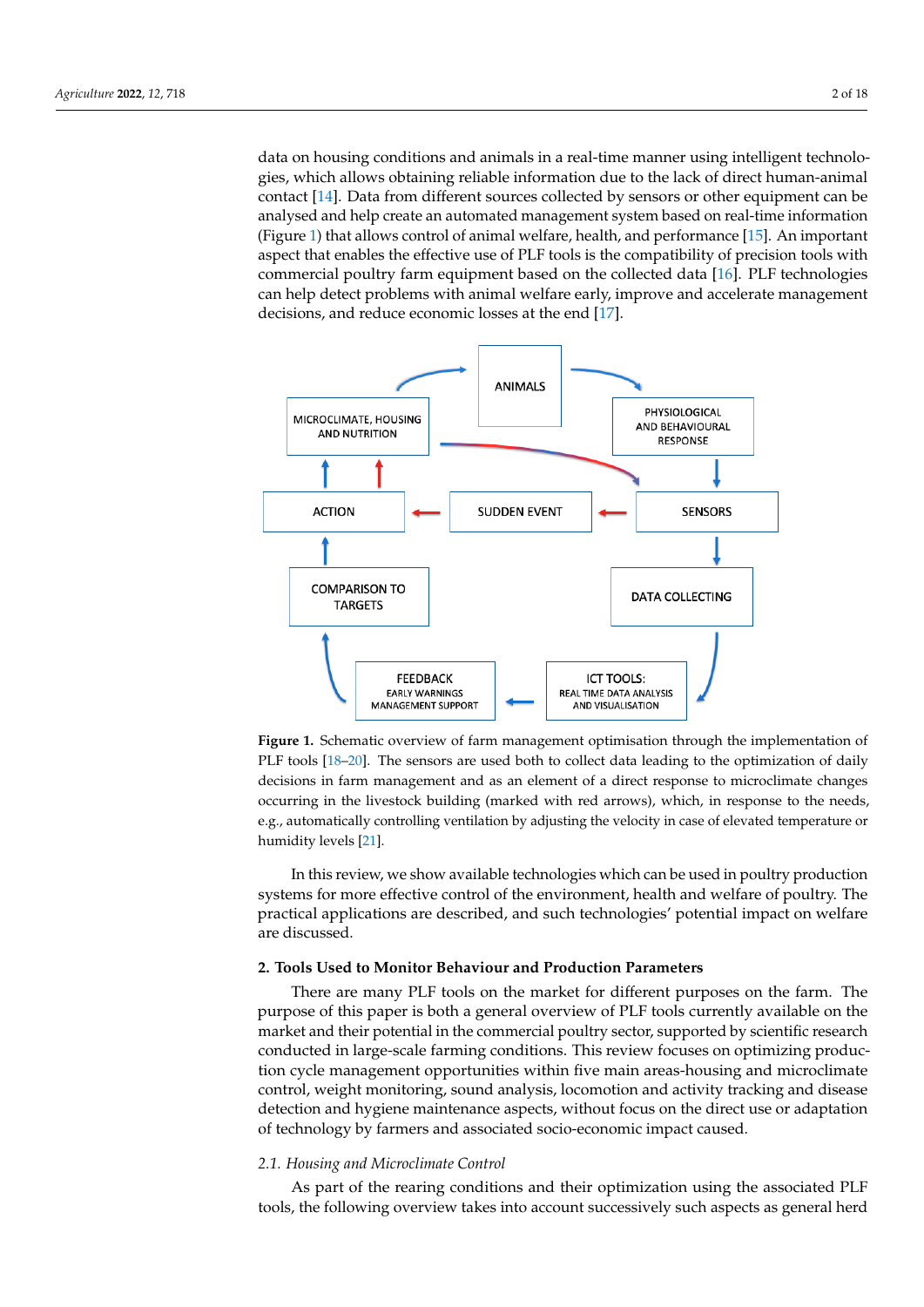maintenance guidelines, environmental conditions deviations, the need to monitor the ambient air temperature, the importance of ventilation, the influence of ventilation on other factors (including harmful gases), the lighting program and its detrimental effects and other uses of light.

It is essential to properly densify the kept herd to avoid lower welfare and increased stress levels in chicken meat/egg production as much as possible [\[22\]](#page-12-16). According to Directive 2007/43/EC [\[23\]](#page-12-17), the maximum density in a farm or poultry house may not exceed 33 kg·m−<sup>2</sup> at any production stage of chicken kept for meat production. Increasing this value is possible to 39 kg or even 42 kg·m−<sup>2</sup> but only in case of meeting additional requirements [\[23\]](#page-12-17). In the case of laying hens, according to the council directive 1999/74/EC [\[24\]](#page-12-18), the stocking density cannot exceed nine animals per  $m<sup>2</sup>$  of usable area (with the possibility of increasing the limit to 12 animals per  $m<sup>2</sup>$  provided that the relevant guidelines, such as a larger available substrate area, are met). Cage-kept laying hens require not less than  $750 \text{ cm}^2$  of cage area per individual, with the cage not being lower than 35 cm at any point measured. It is challenging for farmers to monitor single individuals in a large-scale herd at high density.

PLF methods provide data on the entire herd, collected automatically 24 h a day, seven days a week, thanks to which the farm management is more optimised. Research by Hartung et al. [\[25\]](#page-12-19) shows that farmers using PLF systems prefer integrated data compared to traditional management practices and generally do not see any negatives except high price possible. Still, at the same time, they believe that PLF can impact higher profits. Jones et al. [\[26\]](#page-12-20) found that management practices had more excellent long-term effects on welfare and the environment than reducing stocking density. The large-scale study on 2.7 million birds kept in 5 different stocking densities shows that housing conditions may influence welfare even more than density itself [\[27\]](#page-12-21). Increased consumer awareness of the provided feed and the general housing conditions of birds led large-scale farming to the need for controlling animal welfare more in commercial farms [\[28\]](#page-12-22). More favourable environmental conditions and maintaining their desired level can be facilitated by using an autonomous farming system that can provide better feed and nutrient utilisation opportunities [\[29\]](#page-12-23).

Environmental conditions deviating from the accepted norms may result in reduced feed intake, and thus slower growth [\[30\]](#page-12-24), high-stress levels [\[31\]](#page-13-0) and high mortality rates [\[32\]](#page-13-1). To maintain accurate welfare status, constant access to water is required, and feeders must allow animals to have access to complete feed mixtures adapted to their age and production needs [\[33\]](#page-13-2). The Kai-Zen Feeding Robot (Metabolic Robots, Kfar Tavor, Israel) is a helpful tool mainly used to adjust the feed dose to the needs of the herd at the current stage of development, which contributes to the optimisation and possible improvement of the Food Conversion Rate (FCR) by up to 4% [\[34\]](#page-13-3). The self-sufficient, solar Feed Cast (Little Bird Systems, Fayetteville, NC, USA) for monitoring the feed level in silos can be used to supplement feed intake control. Real-time feed use information and other data, such as water intake, help farmers precisely adjust proper feed formulation and environmental conditions, including temperature and lighting programs [\[35,](#page-13-4)[36\]](#page-13-5). Modern poultry houses are equipped with water meters that might monitor water consumption by recording daily water use by each row and/or the entire house  $[37,38]$  $[37,38]$ . Water intake patterns based on collected data provides information helpful in diagnosing feed quality problems or general flock health. Usually, in the case of health problems of the flock, water intake is decreasing, while in the case of feed quality issues, e.g., higher salt levels–increasing [\[37\]](#page-13-6). Monitoring of water consumption can also detect leaking installation, which will generate additional costs for farmers. Due to the intensive nature of production, poultry producers must be careful to use resources as efficiently as possible [\[30\]](#page-12-24). Precision livestock farming can be used in the poultry industry by monitoring the real-time birds' behaviour and recording it. In large-scale farming, manual checking of the correct functioning of the equipment is a challenge due to the size of the installation. The use of the eYeNamic system (Fancom BV, Panningen, The Netherlands), combined with cameras and subsequent image processing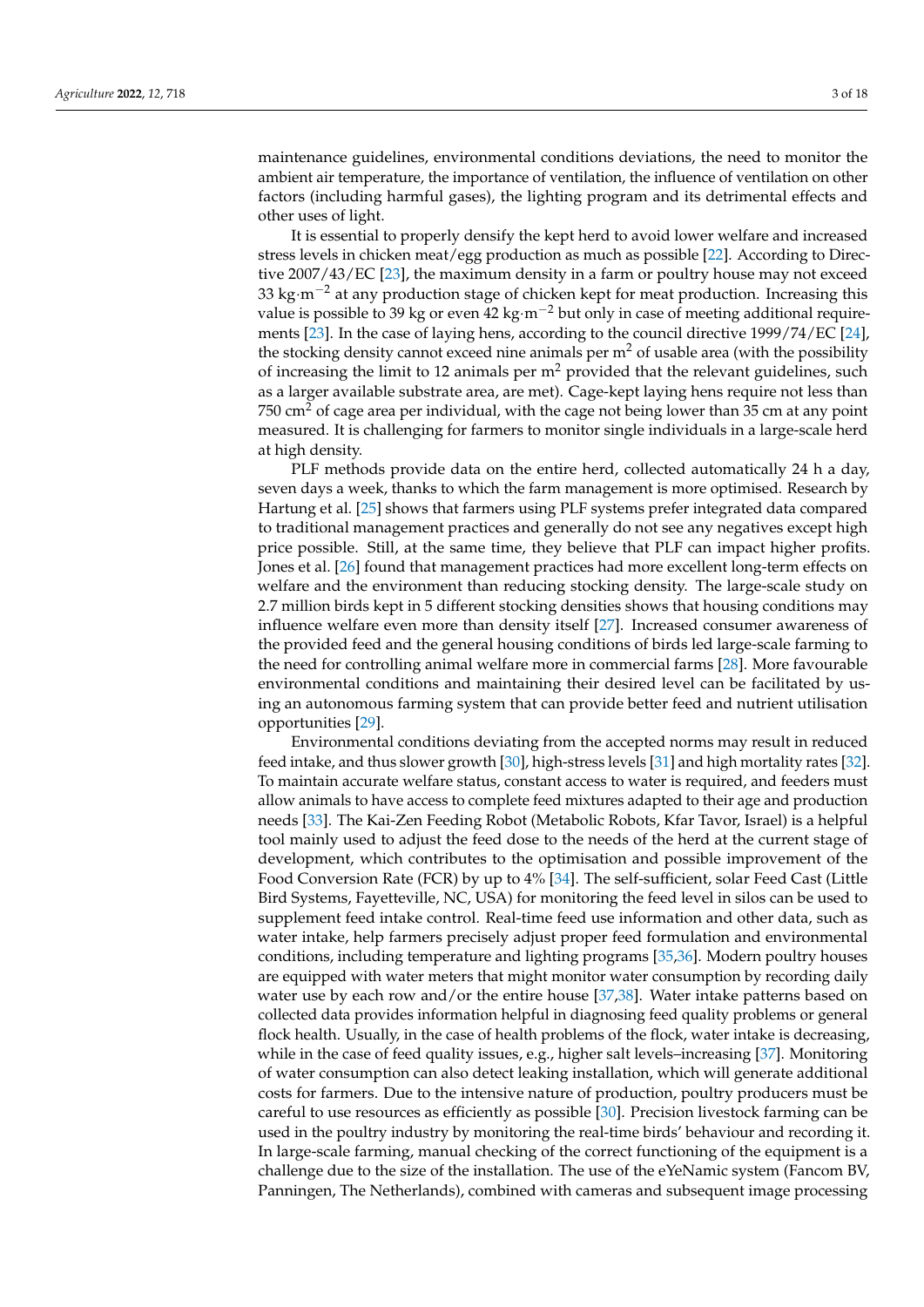methods in studies conducted by Kashiha et al. [\[39\]](#page-13-8), made it possible to detect 95.24% of anomalies in real-time, clearly determining the usefulness of automatic monitoring in broiler houses. Based on collected data, reactions for replacing or repairing the broken pieces of the equipment, such as feeders, fans, and heating systems, might be faster and, therefore, more effective [\[16\]](#page-12-11). Such activities directly affect the health and welfare of birds, microclimate control, and the maintenance of typical gaseous pollutants.

When monitoring the impact of environmental conditions on the appearance of disturbances in broilers' chicken behaviour, it is also worth paying attention to the appropriate ambient temperature. It should not exceed 35  $°C$  in the first week of the production cycle, then lower it by an average of 5  $\degree$ C per week down to 21  $\degree$ C or ambient temperature. This pattern reduces the likelihood of heat stress and related stress, and behavioural disorders [\[40\]](#page-13-9). Birds kept below a comfortable temperature use up to four times more energy to maintain proper body temperature with a simultaneous decrease in production parameters [\[41\]](#page-13-10). The fast growth rate of modern broilers does not allow for the development of the circulatory and respiratory systems adequate to the size of the animal and the needs related to it [\[42\]](#page-13-11), which makes them more susceptible to heat stress as a result of genetic selection in terms of expected gains [\[43\]](#page-13-12). After 3 h of exposure of birds to heat stress (ambient temperature 36  $°C$ ), the temperature on the surface of their skin increased by 6  $°C$ , and the body temperature increased by 3  $\degree$ C [\[44,](#page-13-13)[45\]](#page-13-14). The relationship between the body core and surficial temperature of broiler chickens is confirmed by the studies of Giloh et al. [\[46\]](#page-13-15) based on measurements with a thermal imaging camera. This correlation was equally strong at all ages from 8 to 36 days during exposure to heat stress with or without adequate ventilation and after exposure to chronic exposure to high ambient temperature. Thanks to the use of temperature sensors, the data about the current temperature are continuously available, without the need for control measurements by the staff. The key is to place the sensors at the right height. Blanes-Vidal et al. [\[47\]](#page-13-16) found that to obtain reliable and as close to reality as possible temperature values, it is necessary to place the sensor at the height of 0.6 m above the ground. Generally, the simplest method of controlling environmental conditions is maintaining the appropriate temperature by regulating ventilation and heating [\[48\]](#page-13-17).

Maintaining stable environmental conditions during the growing period is key to avoiding heat stress [\[49\]](#page-13-18). Jones et al. [\[26\]](#page-12-20) reported that fan ventilating systems with side inlet ventilation are better for temperature and relative humidity control than natural ventilation. Heating a building consumes over 80% and ventilation up to 40% of the total energy consumption in commercial facilities [\[50\]](#page-13-19). Recommended humidity in livestock buildings should not be less than 50 and not more than 70% [\[51](#page-13-20)[,52\]](#page-13-21). It can also be controlled with adequate ventilation. A relative air humidity of less than 50% results in higher dust levels in the building [\[30\]](#page-12-24). In summer, birds may experience discomfort due to higher air humidity and high temperature [\[28\]](#page-12-22). Birds cannot sweat, so they mainly cool via lungs (evaporation) or raised wings (skin exposed to airflow). Heat stress can occur at different temperatures if ventilation is inefficient [\[30\]](#page-12-24). Airflow at a level not exceeding  $2 \text{ m} \cdot \text{s}^{-1}$ enables the growth to be maintained at the expected level and effective thermoregulation by the birds [\[53\]](#page-13-22). Over-ventilation in winter can increase production costs by up to 30% [\[50\]](#page-13-19). Limiting ventilation efficiency, for example, to reduce energy and heating costs, increases ammonia levels in livestock buildings [\[54\]](#page-13-23). Insufficiently efficient ventilation leads to moisture accumulation in livestock buildings, leading to wet litter [\[54\]](#page-13-23), an increase in bacterial multiplication, and higher nitrogen generation from nitrogen found in the faecal matter [\[55\]](#page-13-24). The problem that occurs more often than the accumulation of moisture is the higher concentration of  $NH_3$ ,  $CO_2$  and air dust in livestock buildings [\[54\]](#page-13-23). According to European standards, carbon dioxide and ammonia concentration should not be higher than 5000 ppm and 20 ppm, respectively [\[23\]](#page-12-17).

Ventilation is a crucial factor influencing the temperature, humidity, and concentration of harmful gases in livestock buildings [\[56\]](#page-13-25). The research conducted by Czarick and Fairchild [\[57\]](#page-13-26) showed that the concentration of  $CO<sub>2</sub>$  and  $NH<sub>3</sub>$  remained at the acceptable level, while the air temperature was within the normal range and relative air humidity was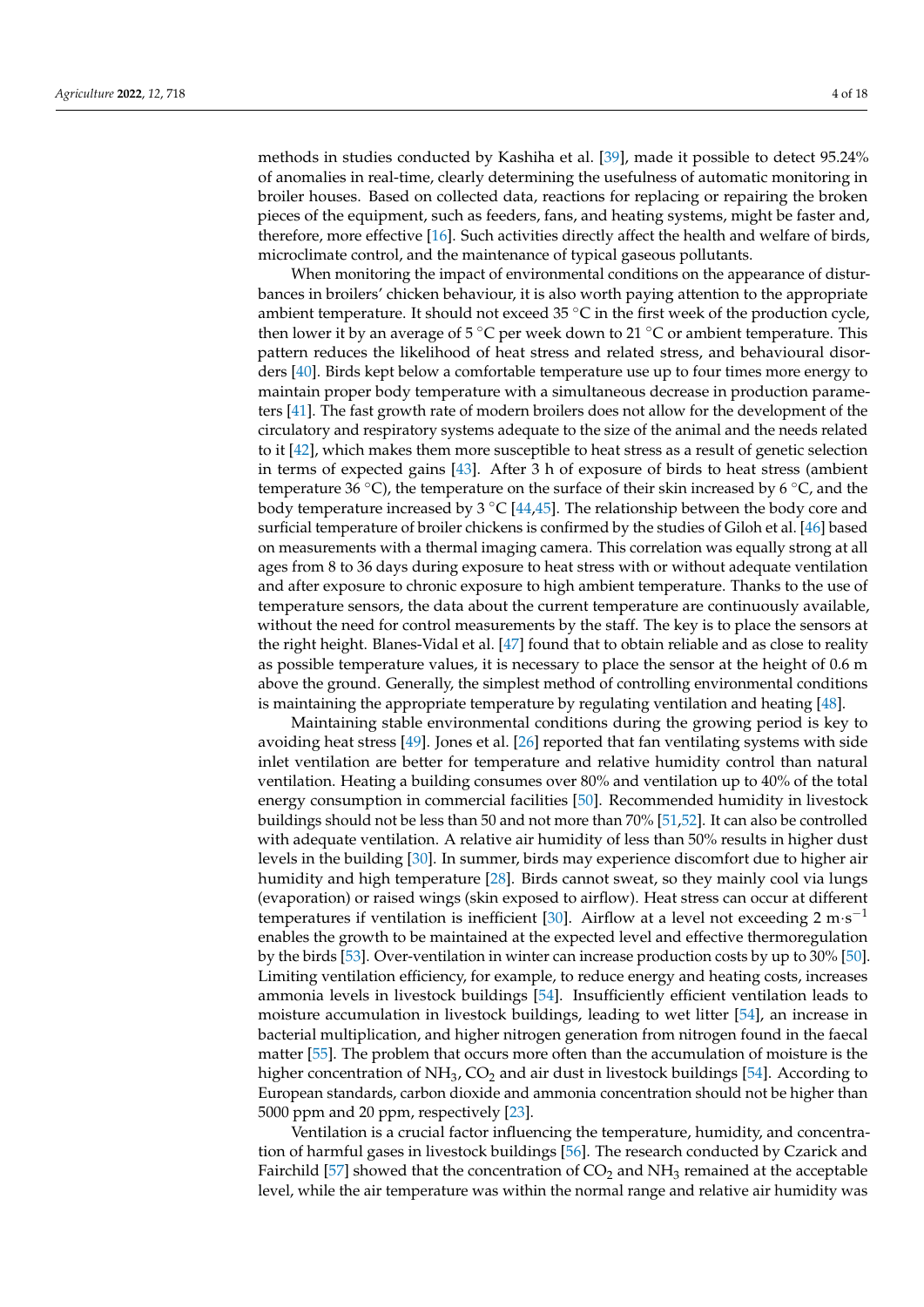not exceeding 60%. An increase in humidity above 70% (at constant temperature) results in elevated levels of  $CO<sub>2</sub>$  (>5000 ppm) and NH<sub>3</sub> (>20 ppm). Carbon dioxide concentration on that high level leads to lower weight gains and lethargic chicks, while NH<sub>3</sub>-increased susceptibility to disease. Air composition analysis can also be a valuable source of information about potential health problems. A pilot study by Grilli et al. [\[58\]](#page-13-27), based on a comparative analysis of volatile organic compounds (VOCs) emitted by healthy and coccidiosis-infected animals, allowed early detection of the infection stage (250 oocysts per  $\rm g^{-1}$ ). Wang et al. [\[59\]](#page-13-28) conducted a study on the effect of ammonia concentration (0, 13, 26 and 52 ppm) on the growth of broilers and their immune response to the Newcastle virus. The flock of one-dayold broilers (*n* = 480) was divided into four treatment groups consisting of equal numbers of males and females. Twelve birds from every group were randomly selected to determine the effects of ammonia concentration on development and the immune system. Using a MiniWarn Multi-Gas Monitor (Draeger Co., Germany), concentration was monitored several times a day during weeks 0–3 of the production cycle. The relative weight of a chick's lymphoid organ was not affected, but the weight of other organs decreased as ammonia concentration increased. Newcastle Disease Virus (NDV) hemagglutination inhibition antibody titer was significantly higher (*p* < 0.05) in the 52 ppm group than in 26 ppm. So, it is evident that monitoring environmental conditions in livestock buildings such as air humidity, ventilation, temperature and harmful gas concentrations can significantly improve bird farming [\[26\]](#page-12-20).

In intensive poultry production, light and light-related issues, such as wavelength and intensity, and lighting programs, play an essential role [\[60,](#page-13-29)[61\]](#page-14-0). Currently, light-emitting diodes (LEDs) are more often used in livestock buildings, providing monochromatic, fullspectrum light comparable with natural daylight, in contrast to the previously popular fluorescent lamps. LEDs' most significant advantages are their longer life span, lower energy consumption, and low maintenance costs [\[62,](#page-14-1)[63\]](#page-14-2). It has also been shown that monochromatic light positively affects the values of production parameters [\[64](#page-14-3)[–66\]](#page-14-4). Artificial lighting may affect animals because birds have four types of cones in the eye's retina, so birds see colours differently than humans (3 types of the cone) [\[67\]](#page-14-5). Poultry can see in the range from 315 up to 750 nm, and most of the occurring behaviours are stimulated by vision [\[63\]](#page-14-2). Due to that range, poultry can detect UV-A light [\[68\]](#page-14-6). The study conducted by James et al. [\[69\]](#page-14-7) presents that UV-A wavelengths (100–400 nm) could reduce mortality (75% lower compared to the control group) and affect the economy of broiler production positively within the negative impact on weight gain during the production period. Chickens are more sensitive to red light (630–780 nm), which, as it is reported, provokes aggressive behaviour [\[66](#page-14-4)[,70\]](#page-14-8). Providing the 6065 K light with a more significant proportion of the blue light spectrum can improve final live body weight (BW) and breast muscle yield [\[68\]](#page-14-6). The combination of blue and green light during the production cycle affects the immune system. Levels of IgG in green-blue lighting were elevated up to 40.3% (anti-Newcastle virus) and up to 48.7% (BSA) compared to a single monochromatic light group [\[71\]](#page-14-9). Dependency between BW, BW gain, and light colour was also shown in a different study by Olanrewaju et al. [\[72\]](#page-14-10). The group reared under cool led light values (5000 K, colour temperature expressed in kelvins) were significantly higher than the 2010 K ICD light group. Inadequately selected lighting/lighting programme influence is a stress factor for birds [\[73\]](#page-14-11). A widely accepted hypothesis is that brighter lighting reduces rearing efficiency due to increased bird activity [\[60\]](#page-13-29). It is assumed that the light intensity in broiler production cannot be lower than 20 lx measured on birds' eye level and have to cover at least 80% of the usable area not to affect the birds' feed intake and general welfare [\[23\]](#page-12-17).

Light's detrimental effect is usually due to too low intensity, resulting in altered behavioural expression and increased fearfulness of the birds. Higher light levels improved well-being, resulting in natural behaviours [\[60\]](#page-13-29). Other studies showed that birds kept at lower intensity conditions (5 lx) were more active and had an even distribution of behaviours during the 24 h phase than in 50 and 200 lx, respectively [\[74,](#page-14-12)[75\]](#page-14-13). However, the broiler industry uses sub-standard lighting (<5 lux) regardless of the published data on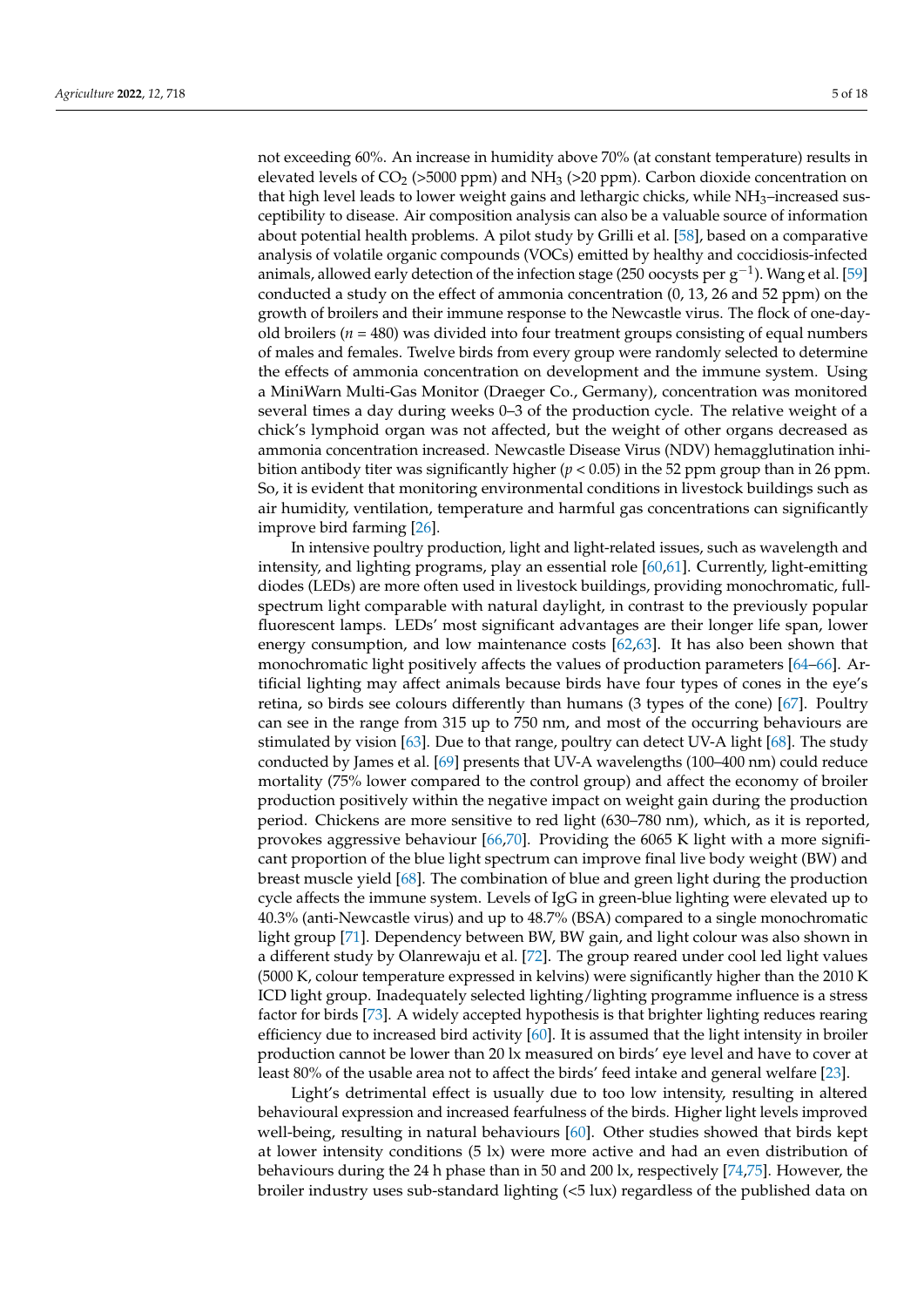its negative impact [\[60\]](#page-13-29). The length of the light day also plays an important regulatory role. Light regime negatively impacts feeding patterns and general animal welfare [\[76\]](#page-14-14). Birds kept under 16 h of light (L) and 8 h of dark (D) show higher activity than those maintained under 24 h of light [\[77\]](#page-14-15). Bayram and Özkan [\[78\]](#page-14-16) investigated a herd of Cobb broiler males in which behaviours such as resting, walking-standing, pecking and eating were observed for the 16L:8D settings compared to 24 h continuous light schedule (control group). The experiment results indicate a higher degree of socialisation in the herd and, at the same time, lower susceptibility to stress than the control group. Less sleeping and resting time, possibly due to more frequent feeding, drinking, pecking, is a potential cause of more frequent aggression in the herd. A more extended day may hypothetically reduce aggression and similar behaviours. It is worth noting that such a solution potentially reduces feed intake [\[36](#page-13-5)[,79\]](#page-14-17). Light parameters monitoring might improve animal welfare, reduce stress, consciously control their behaviour (including aggressive ones), and regulate fed patterns. The reading from the light measuring sensors placed in the building is helpful, but, as mentioned before, it must be analogous to the bird's eye level to give reliable measurement results.

The research shows that light stimuli can also be used in other ways. By utilising an enrichment in the form of point lasers to arouse the bird's curiosity, it was possible to effectively stimulate activity and feed intake of the birds without adversely affecting leg health [\[80\]](#page-14-18). With pulsed light with an appropriate spectrum, Lasagabaster et al. [\[81\]](#page-14-19) obtained promising results for surface decontamination for Salmonella. The great advantage of such a procedure is the lack of temperature changes of eggs during disinfection and the possibility of carrying out the process at low humidity, which is a potential alternative to washing eggs and thus violating their natural protective barriers.

#### *2.2. Weight Monitoring*

The following chapter presents automatic weighing methods, both those used commercially and those more innovative, with the potential for use in large-scale farming.

In large-scale production, focused on profit from an economic point of view, an essential factor is the reduction of costs incurred, such as service costs. The regular weighing of a large herd in commonly known form requires much time and effort from the farmer and the handler. Most often, it is carried out with step-on-scale [\[82\]](#page-14-20). The automatic weighing system, e.g., pan scales, are a solution that requires much less active human labour. Pan scales have the form of a platform suspended low above the litter, which, thanks to the connection with the electronic calculating unit, measures the weight of the individual that has currently stepped on it [\[83\]](#page-14-21). Placing the scales as an obstacle that the animal has to overcome to the drinker/feeder or additional enrichment may allow for collecting a higher number of measurements. The solution used in the case of the laying hens is scales placed within the nests (e.g., at the entrance), also used in monitoring wild birds [\[84\]](#page-14-22). Additionally, thanks to automatic measurements, chickens do not experience the stress stimulus associated with catching and general interactions with humans [\[85\]](#page-14-23). The collected data is accessible for the farmer in real-time. Obtaining information about the current increments in real-time is an essential component of efficient farm management, which helps to estimate the achievement of predetermined goals [\[85\]](#page-14-23) and the potential nutritional deficiencies occurrence [\[86\]](#page-14-24), especially in the case of broilers. Despite the same environmental conditions and feed availability within one livestock building, birds do not gain weight at the same rate [\[87\]](#page-14-25). The problem in weighing with the automatic system is the lower mobility of older birds, especially after 28 days of age, which do not step on scales as often as the more active, younger ones [\[88\]](#page-14-26). An example of trying to determine the flock uniformity with a promising result is using a rod-platform weighing system, which cleverly takes advantage of the natural perching behaviour of the chickens. Another more innovative approach to optimisation of the entire weight measurement process without disturbing and stressing animals is the application of audio recordings analysis. Birds' vocalisation frequency range is inversely proportional to their age and weight–the older the bird, the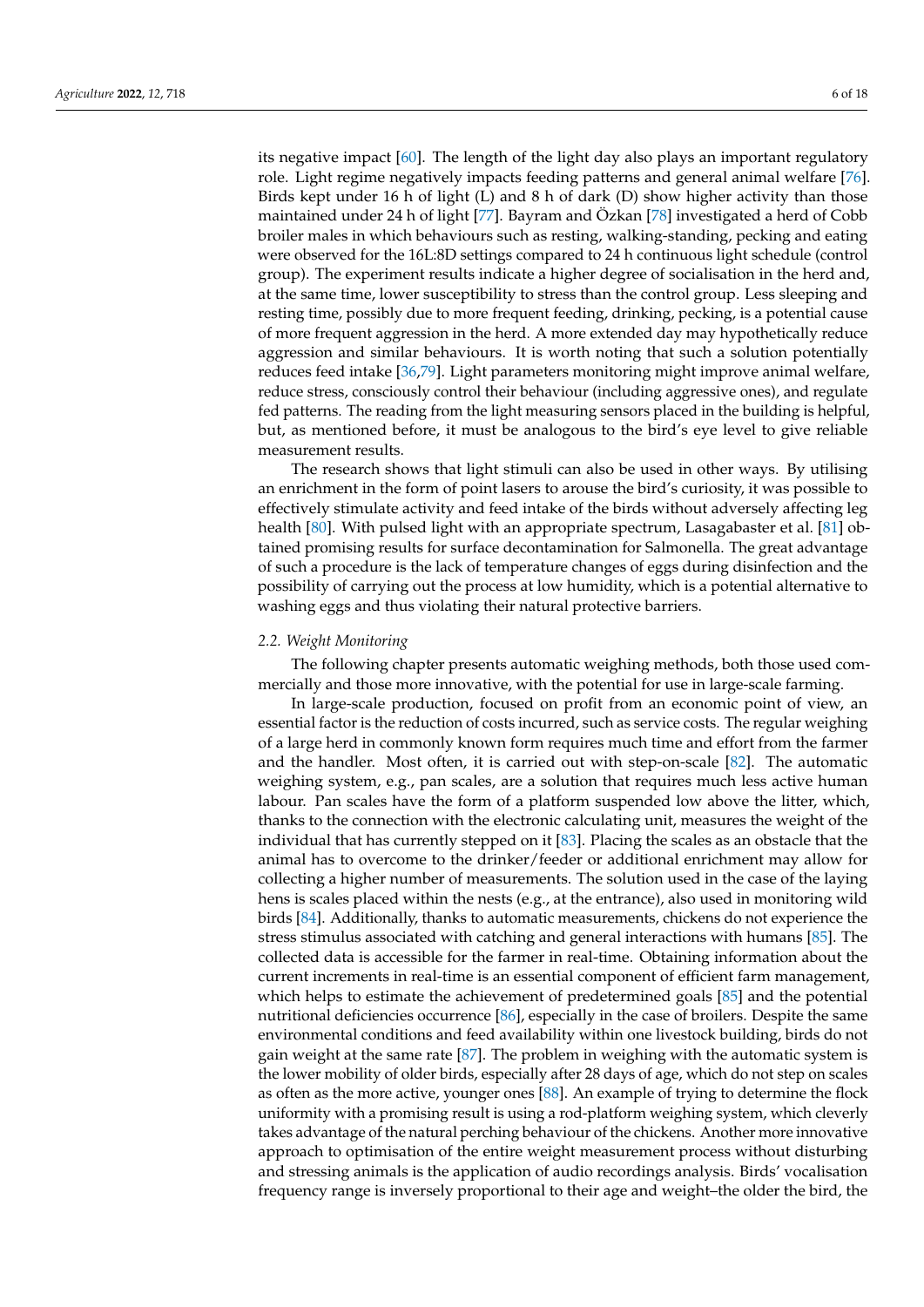lower the peak frequency [\[89\]](#page-15-0). Research by Fontana et al. [\[90\]](#page-15-1) during eight production cycles on two different farms results in no significant differences between observed and expected BW ( $p = 0.4513$ , except last week). Aydin et al. [\[91\]](#page-15-2) used sound analysis to predict real-time feed intakes of multiple broiler chickens in a fully automated way. Results show a high correlation ( $\mathbb{R}^2 = 0.994$ ) between conventional feed intake, measured by a weighing scale installed under a commercial feeder, and collected data, while 86% of feed intake was monitored correctly using audio analysis of recorded pecking sounds. Real-time feed use data, along with other performance data (egg production and body weight), will be a helpful tool in fine-tuning feed formulation, the set-point temperature of the house, and possibly even lighting programs in the future [\[37\]](#page-13-6).

The problem with using audio analysis might be machine emitted noise. High intensity of audio stimuli might be the direct cause of decreased welfare. With age, and therefore with a higher gas concentration, air humidity and higher forage requirements, machines have to work more efficiently, which often means louder. In his research, Aydin et al. [\[92\]](#page-15-3) eliminate additional sounds from the environment by filtering specific frequencies (range between 1000 and 5000 Hz) that are higher than birds' vocalisation. Curtin et al. [\[93\]](#page-15-4) report that using a vocalisation detection algorithm combined with the spectral oversubscription method is an effective tool in stressful conditions detecting. Understanding the vocal information given by animals can be an effective tool in improving animal welfare [\[94\]](#page-15-5). The great advantage of audio analysis is that it is a non-invasive method, and thus it is a less stressful stimulus for kept animals.

## *2.3. Sound Analysis*

Another form of environmental control is sound analysis, which in recent years has become a valuable tool for monitoring animal behaviour and welfare [\[95\]](#page-15-6). There are two types of vocalisations–between individuals, for recognition in the herd, and within the same animal, which is used to monitor and determine the condition of individuals [\[96\]](#page-15-7). Manteuffel et al. [\[97\]](#page-15-8) distinguish between different methods of describing vocalisation characteristics, such as complex and standard statistical methods, neural networks and Hidden Markov models (HMMs). Neural networks are a method that works well in a noisy environment. HMMs can analyse any number of different vocalisations and are very effective in speech recognition [\[94\]](#page-15-5). It is also more and more often used in bioacoustics due to the possibility of incorporating limitation or complex language recognition, easy extendibility to continuous speech recognition, and handling duration variability [\[30\]](#page-12-24). Steen et al. [\[98\]](#page-15-9), in a study on goose vocal behaviour (flushing, landing and foraging), used Support Vector Machines (SVM) over HMMs because of the better generalisation ability of the classifier based on structural risk minimisation. SVM was used to classify one of three behaviours based on their vocalisations. The classification accuracy for all three tested behaviours was over 90%. The HMM model has been used by Ren et al. [\[99\]](#page-15-10) for assessing the correlation between vocalisation patterns and environmental stress stimuli (human presence) to check vocalisation as stress indicator suitability. The study provided accuracy above 90% with human presence as stress cause.

Research shows that age makes vocalisation patterns more repeatable, varied, and easier to detect. An experiment conducted by de Moura et al. [\[100\]](#page-15-11) showed the correlation between vocalisation during high heat stress conditions and the grouping pattern of the birds. The stressed bird's vocalisation is also more intense. In different studies [\[101\]](#page-15-12) based on audio analysis (microphone placed 0.2 m and camera 2 m above the box), birds were placed in a closed environment (3 m<sup>2</sup>) with decreasing temperature (from 30.2 to 24.98 °C,  $\pm$ 1.3 °C). During lower temperature conditions, it was found that vocalisation increased, and chicks were gathering to reduce flock heat loss. Bright [\[102\]](#page-15-13) reports that the number of total vocalisations, especially squawks, in laying hens flock with feather pecking incidents was significantly higher. Birds communicate with each other, and audio analysis is helpful in the whole chicken production process, even before hatching. Exadaktylos et al. [\[103\]](#page-15-14) used frequency analysis to estimate the internal pipping stage of incubated eggs by an algorithm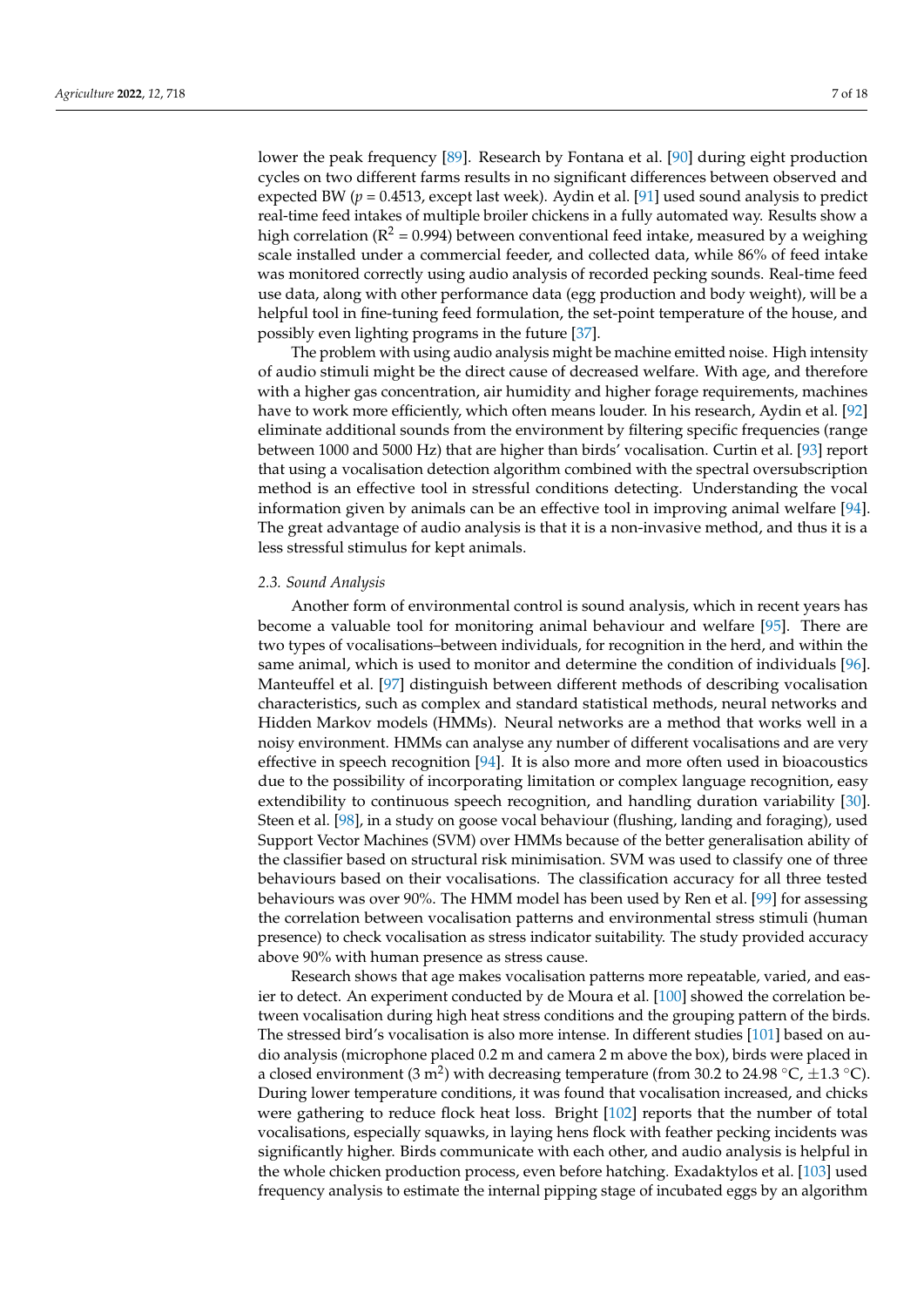developed using Digital Signal Processor for a real-time environment. Results showed assessed time was 93–98% accurately calculated.

#### *2.4. Locomotion and Activity Tracking*

With the increasing weight of the birds, the level of their physical activity changes. A significant welfare problem due to the fast growth rates achieved by modern broiler chickens is the reduced level of animal locomotion [\[104\]](#page-15-15). This part of the overview focuses on methods of monitoring both the whole herd and individuals through the use of modern technology, both less and more costly, with an emphasis on using these methods to monitor locomotion problems.

Despite many years of work by breeding companies on the selection for leg disorders [\[100,](#page-15-11)[101\]](#page-15-12), it is still a common health problem in broilers, which should be monitored to avoid further development of the problem [\[105,](#page-15-16)[106\]](#page-15-17) and, as a result, reduce the comfort of birds. Due to the increasing demand in the Asian market, broiler's feet are the third trait of high value, after breasts and wings [\[107\]](#page-15-18). Due to the nature of broiler production, deviations from the norm in terms of movement are an essential welfare indicator [\[108](#page-15-19)[–110\]](#page-15-20). The decreased activity level of animals is most often associated with the occurrence of footpad dermatitis (FPD), also called pododermatitis/footpad lesions (ulcers on the underside of the feet) and hock burn (discolouration and lesions of the hocks), thus being a big problem in broiler production [\[111](#page-15-21)[–114\]](#page-15-22). Both diseases are genetic and related to living conditions, particularly poor-quality litter [\[111](#page-15-21)[,115](#page-15-23)[,116\]](#page-15-24). Foot lesions cause pain, reduce locomotor abilities, and thus feed and water intake, and decrease weight gain [\[117,](#page-15-25)[118\]](#page-15-26). In the case of widely spread intensive production, regular observation of each bird in the herd is almost impossible in a commonly used form [\[110\]](#page-15-20).

Another form of individual tracking is radio frequency identification devices (RFID). Monitoring the activity and location of individuals with RFID tags has been successfully used for other animal species [\[119\]](#page-16-0). Due to the low weight of the tags, wearing them does not affect the level of activity and the health of the birds' legs [\[120\]](#page-16-1). However, their use in commercial farms requires further adjustments due to the high application costs and sensor accuracy problems in commercial flocks [\[35\]](#page-13-4). Attempts to locate individual birds in a flock were made by Rodenburg et al. [\[121\]](#page-16-2) in the PhenoLab project. For this purpose, two localisation methods were used-video (EthoVision) and ultra-wideband (TrackLab) tracking. The analysis of the obtained data shows that the accuracy of the distance measured with the TrackLab was 96% compared to the results obtained from video observations. However, data on the entire herd can also be a valuable source of information about the current problems of the individuals. Recording animals in terms of the "optical flow" of the herd, i.e., detecting the speed of brightness changes in various parts of the recording [\[114,](#page-15-22)[122\]](#page-16-3), is a method that does not require markers or additional sensors.

The use of automatic measurements of the herd's optical flow can be used for the continuous observation of the kept animals and thus a quick response to the appearance of gait scores, which is an objective, less labour-intensive and therefore more effective method than manual assessment by service employees [\[123\]](#page-16-4). Thanks to the analysis of data obtained from the herd's optical flow recordings in the study by Dawkins et al. [\[124\]](#page-16-5), it was possible to predict the gait score at 28 days of life of chickens, which was several days ahead of the manual/visual assessment. Similarly, based on the analysis of data skew and kurtosis, and in conjunction with data modelling and Bayesian regression, Roberts et al. [\[125\]](#page-16-6) made it possible to predict up to several weeks before symptoms appeared in chickens at three days of age. Fernandez et al. [\[126\]](#page-16-7) examined the broiler occupation patterns based on observations through camera-based methods of 9 complete cycles of commercial herds. The obtained results clearly show statistically significant correlations between occupation deviations, footpad lesions, and hock burns. During recording, the image may become distorted by the "fish-eye" effect that can be minimised using the correction algorithm described by Altera [\[127\]](#page-16-8).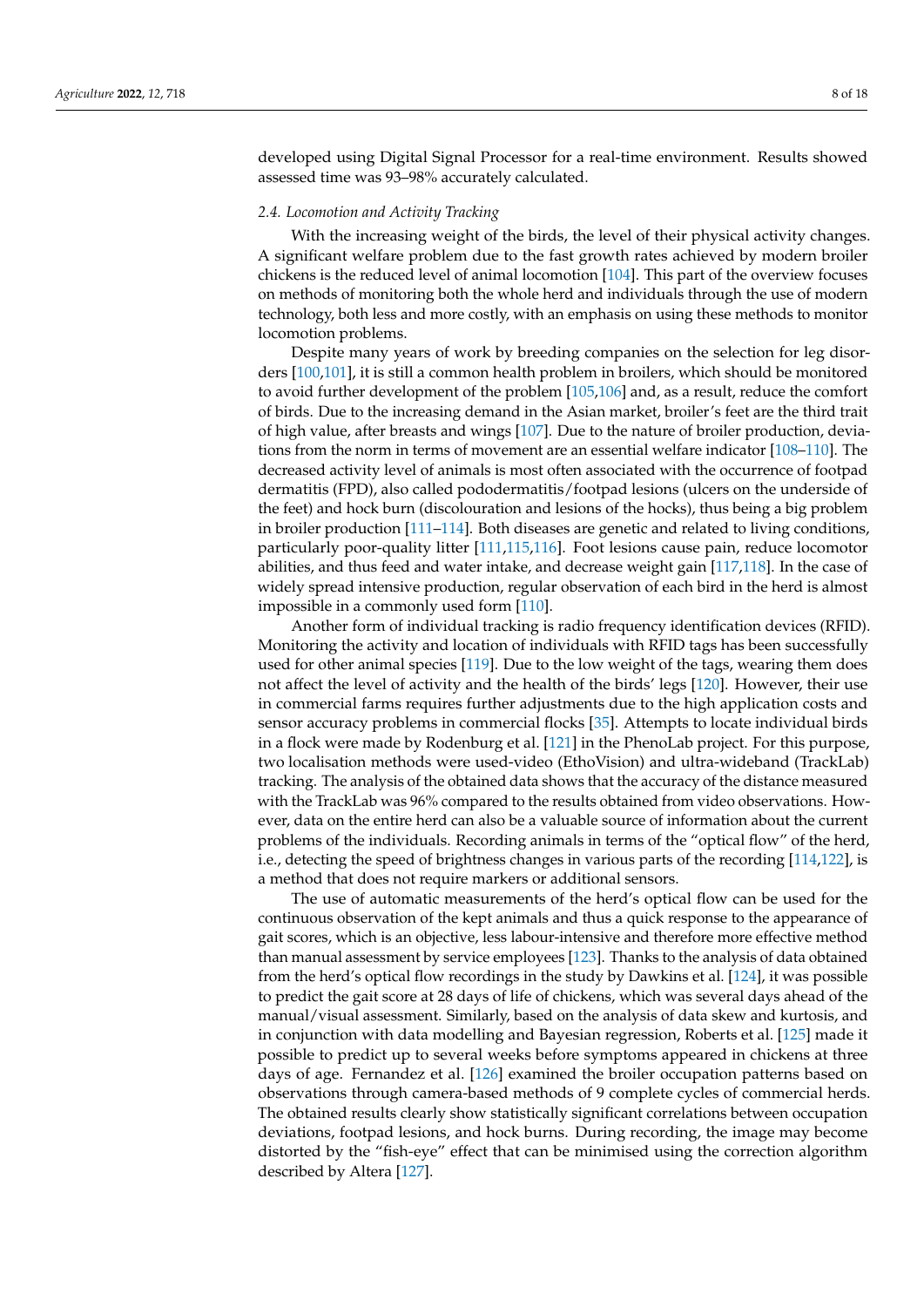Optical flow and flock behaviour monitoring based on thermal imaging cameras as an automated way to welfare assessment has potential for use in commercial farms conditions [\[128](#page-16-9)[–132\]](#page-16-10). Kristensen and Cornou [\[133\]](#page-16-11) used activity level measurements based on image analysis in the first three weeks of life of broiler chickens, which, combined with a filtering model for abnormal results, could be a practical way to provide a maintenance-free system for detecting bird mobility problems. Similarly, in a study by Jacob et al. [\[107\]](#page-15-18), it was possible to diagnose footpad lesions using infrared thermography earlier than with standard visual assessment. Automatic lameness assessment using image analysis also gives satisfactory results for the early gait score assessment in relatively healthy birds (score range from 1.4–1.9) [\[134\]](#page-16-12). Naas et al. [\[135\]](#page-16-13) applied piezoelectric crystal sensors to examine the peak vertical force on both feet during walking episodes to determine locomotion deficiencies. Thanks to sensor technology, it was possible to detect an asymmetry in walking of male broilers, which may lead to real-time gait assessment [\[110\]](#page-15-20). One of the main consequences of lower activity levels is decreased drinking and feeding behaviour. EyeNamic, a tool designed specifically for behaviour monitoring, can capture the chickens' activity level and general movement and report related irregularities, such as crowding or improper distribution of the birds [\[136\]](#page-16-14). Wireless accelerometer sensors are used in poultry production to monitor the location and activity of the birds [\[137\]](#page-16-15). Kozak et al. [\[138\]](#page-16-16) applied accelerometers in their research on physical activity levels of laying hens. The prediction level of low (egg-laying, sleeping, small postural body movements), moderate (eating, drinking, stretching) and intense (walking, running, wing lapping) activity of the birds, based on collected data (combined with random forest model), achieved 98% accuracy. Leroy et al. [\[139\]](#page-16-17) replaced the time-consuming and labour-intensive in-person behavioural observation methods with image processing techniques and inexpensive cameras to distinguish between standing, walking and scratching in real-time. Machine vision methods for monitoring were also used by Zaninelli et al. [\[140\]](#page-16-18) during the research on multiple nest occupation problems in laying hens kept in the free-range system. The installed sensor acquired thermographic images of the birds using the nest. In the case of double occupation, the sensitivity and specificity of the sensor were 73.8% and 94.8%, respectively, while the triple sensor was 80% and 94.8%, respectively.

Nest monitoring is a valuable tool as it also allows you to monitor the laying itself closely. Thanks to the use of radio frequency identification (RFID) sensors (on the bottom of the nest and the hens' legs) in combination with the Internet of Things (IoT) platform, Chien and Chen [\[141\]](#page-16-19) created a kind of intelligent nest box based on which it is possible to analyse the number and weight of eggs laid daily by each hen in the flock. Lightweight, body-mounted accelerometer sensors were also used to collect data on jumps from perch to the ground occurrence as well as time and force of landing of laying hens. The provision of perches in laying hens housing is being used to improve the welfare of the birds and encourage natural behaviours. However, perches might also be the source of pain or possible injuries. To minimise its negative impact, it is necessary to use a suitable perch for the animals. Pickel et al. [\[142\]](#page-16-20) analysed the effect of perch shape on keel bone and foot pad problems with pressure sensors wrapped around the perches and additional software and determined that square and oval shapes were most advantageous in comparison to round and square options. Similar needs for behavioral expression are observed in fattening chickens [\[143\]](#page-16-21), but due to frequent leg problems caused by intensive gains and higher body weight than in laying hens, the use of perches in a similar form is not so attractive to explore. The study of the perch shape in slaughter chickens shows that the safer, more often chosen and more ergonomic option are perches in the form of platforms [\[144\]](#page-16-22). A study conducted by Bokkers et al. [\[145\]](#page-17-0) shows that the activity level of slaughter chickens does not depend only on age but bodyweight and the motivation initiating/continuing physical activity. Bizeray et al. [\[146\]](#page-17-1) investigated the effect of environmental variations as a stimulus to increase motor activity in broiler chickens. The variety of equipment in the form of additional barriers on the way to the water and feeder resulted in increased perching behaviour. Essential equipment and additional enrichments, however, constitute an obstacle to image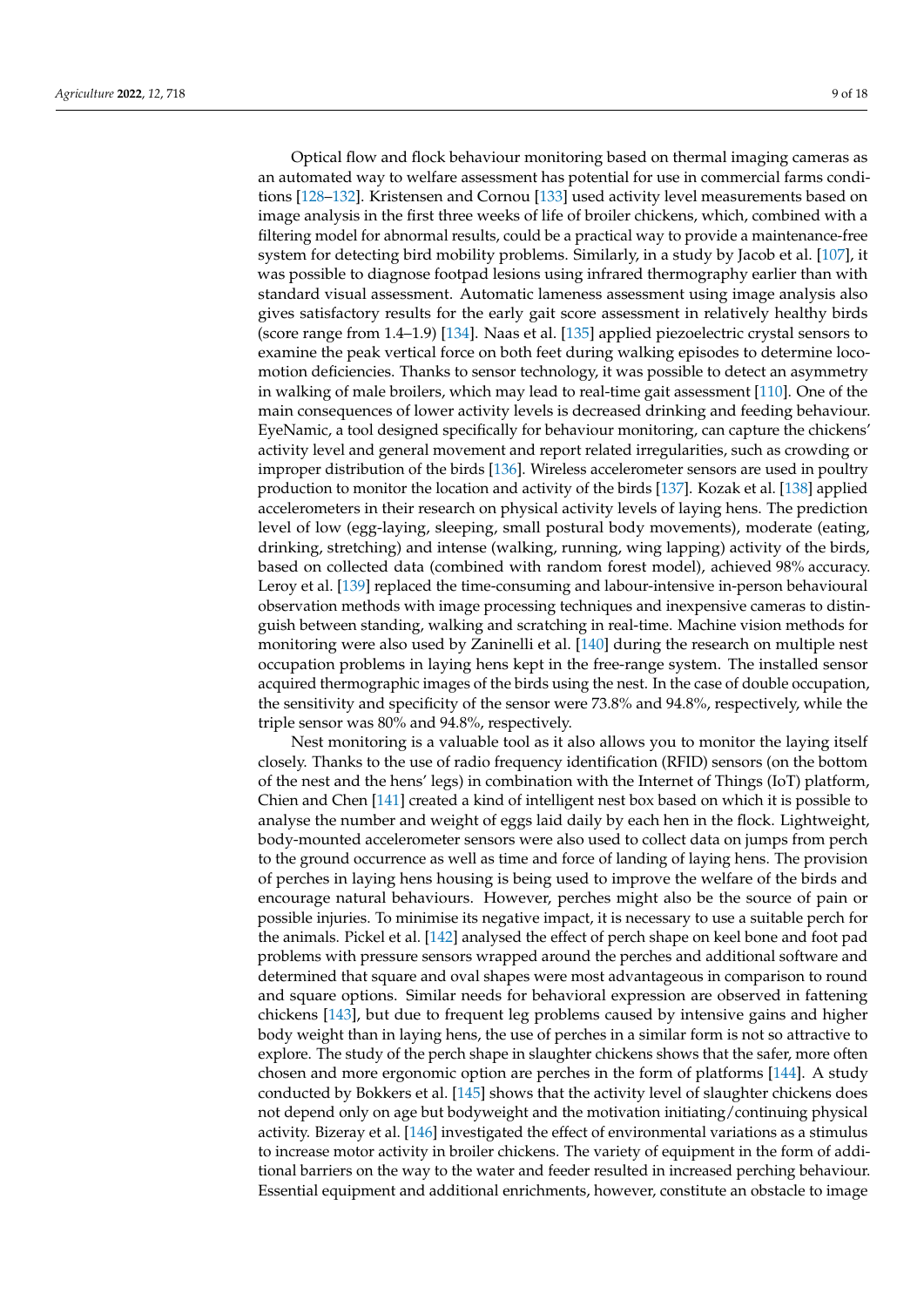analysis by partially obscuring the assessed birds. Guo et al. [\[147\]](#page-17-2) developed linear elliptic fitting restoration methods of image recovery. As a result, the restoration efficiency was over 80%. Thanks to the practical use of these methods, behavioural observations regarding environmental enrichment can be carried out automatically, without disturbing behaviour in the form of human presence.

#### *2.5. Diseases Detection and Hygiene Maintenance*

In recent years, animal welfare measures have been developed, e.g., the Welfare Quality [\[148\]](#page-17-3) and AWIN [\[149\]](#page-17-4) protocols. To estimate the level of welfare and general health, more than one indicator is used to achieve the most comprehensive assessment of the condition of the animals. Due to the large groups of animals kept in the same or very similar environmental conditions, both within one and several different farms, it is possible to use sensors to monitor the herd for diseases. Carpentier et al. [\[150\]](#page-17-5) developed an automated system to detect potential respiratory diseases based on an algorithm that detects sneezing in the herd, recorded with a microphone placed in the box. The algorithm used showed an accuracy of 88.4% and a sensitivity of 66.7%. Thanks to the monitoring based on sound analysis, observations can be carried out 24 h a day, also during the dark period in the livestock building. Okada et al. [\[151\]](#page-17-6) reported that highly pathogenic avian influenza (HPAI) was detected 10 h earlier with the use of a wireless sensor node (WSN) with accelerometer and thermometer attached to 5% of the flock than with regular monitoring by farmworkers and showed that higher body temperature and weakness are early signs of a possible outbreak. The great advantage of the device is that it can work continuously for two years without battery replacement, so using it for longer production cycles, used in the case of laying hens, does not involve the risk of discharge or stoppage of the device due to insufficient battery life.

To monitor deep body temperature (DBT), it is helpful to apply a radio telemetry system in the form of an implantable, wireless sensor network (WSN) [\[152,](#page-17-7)[153\]](#page-17-8). The study reports that the DBT of broiler chickens measured with the WSN method could be assessed with  $\pm$ 0.1  $\degree$ C accuracy. In addition, infrared thermal measurements allow for the early detection of diseases [\[154\]](#page-17-9). Noh et al. [\[155\]](#page-17-10) successfully used a thermal imaging camera to detect HPAI from peak body temperature measurements. Infrared-based techniques are a non-invasive and non-contact temperature control method on the body surface. The conversion of the infrared radiation emitted by the body into pixel intensity leads to the preparation of a thermogram, i.e., a kind of map of the temperature distribution on the animal's surface [\[156](#page-17-11)[,157\]](#page-17-12). The accuracy of body surface temperature readings using infrared techniques is not comparable to solid sensors [\[49\]](#page-13-18).

Another factor that directly affects the occurrence of diseases is the hygiene of the livestock building. An innovative solution in the form of autonomously driven commercially available robots such as Octopus Poultry Safe (OPS) (Octopus Robots, Cholet, France), a robot designed specifically for poultry industries that can clean and sanitise poultry houses in the animal presence and collect environmental conditions data simultaneously. Thanks to the systematic turning of the litter over, it is possible to aerate it and thus reduce moisture and the development of pathogenic or potentially problematic microorganisms such as Aspergillus fungus and aspergillosis, but also problems such as footpad dermatitis and hock and breasts injuries. Precision livestock farming gives countless possibilities regarding unattended animal care and controlling the environment to be safe for the herd's health.

An essential aspect in protecting the herd against diseases is detecting and removing dead individuals. Employees most often perform this activity. When handling a large-scale herd of tens of thousands of individuals, such activity is both time and labour-consuming, and the animals themselves may be in hardly noticeable places. The ChickenBoy monitor device distinguishes live and dead animals by applying thermographic images. It is an example of a lightweight monitor device that collects data on, among other things, humidity, temperature, ammonia and  $CO<sub>2</sub>$  levels, as well as airspeed in poultry houses [\[136\]](#page-16-14). The use of automated robots or other automated systems that can locate and even pick up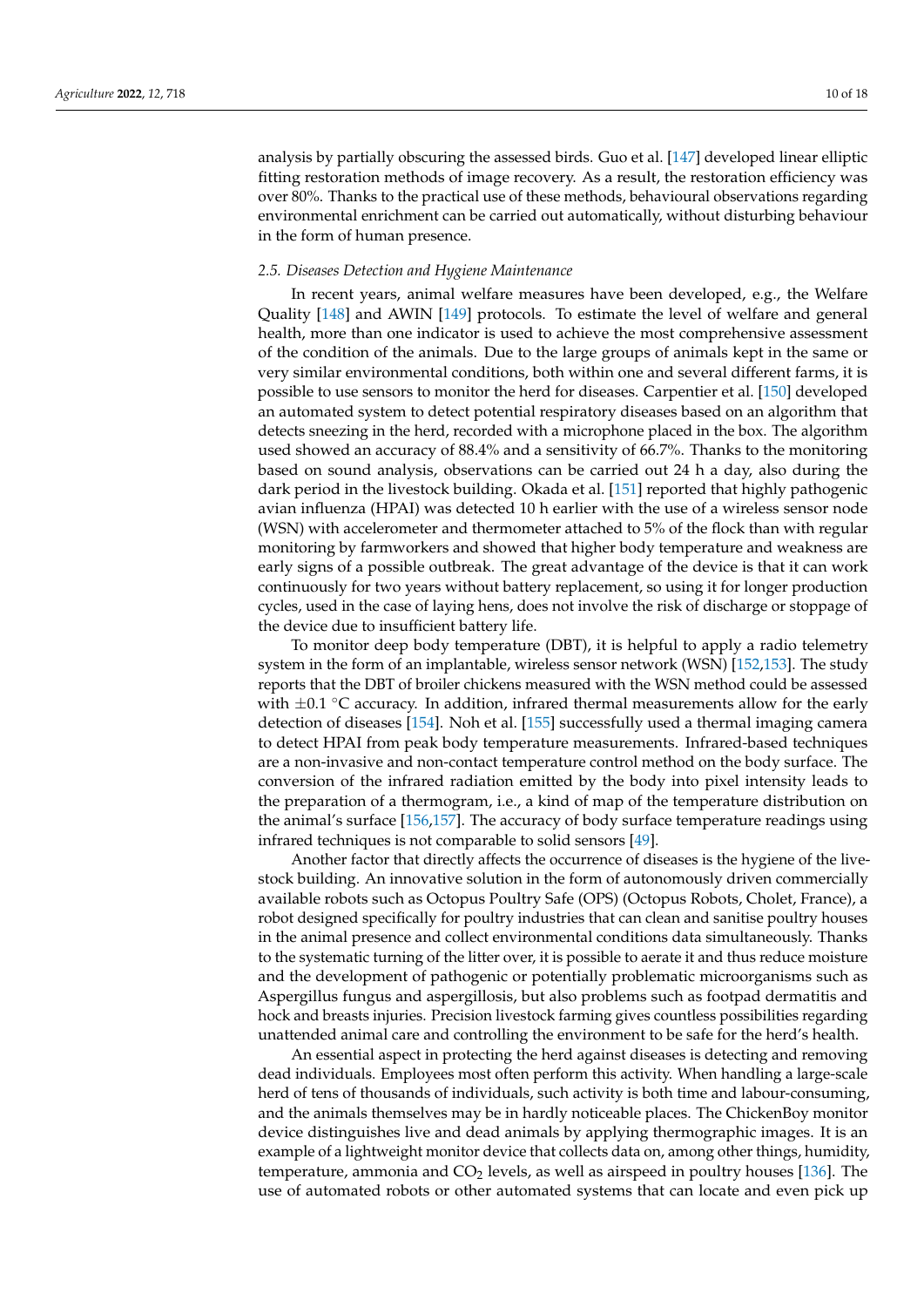deceased individuals may be more effective, making the service of PLF extremely helpful in maintaining production hygiene.

The benefit of continuous, automatic monitoring of animals is receiving current information on the health condition and faster response, which saves on treatment and the drugs themselves [\[18](#page-12-13)[,39](#page-13-8)[,132](#page-16-10)[,158\]](#page-17-13).

#### **3. Limitations and Perspectives**

Despite the described advantages and functionalities provided by the PLF to poultry producers, many authors point out the limitations of this technology's use and rapid development.

One of the main challenges is the availability of capital to supply the farm with new PLF solutions. Usually, these are high costs that do not pay off in the short term, meaning that mainly larger producers have this ability, which exacerbates the technological delay of small and medium-sized poultry producers [\[159\]](#page-17-14). Therefore, a good solution could be a system of financial funding, indirectly supported by local authorities and national programs promoting PLF technologies [\[160–](#page-17-15)[162\]](#page-17-16). Werkheiser [\[163\]](#page-17-17) also draws attention to the fact that employees will be limited on farms that implement PLF solutions, as it is evident that such technology is very automated. As a result, employees with less experience and poorer skills will be employed, which may deteriorate the quality of their work.

Perhaps the biggest obstacle in popularising the PLF technology among poultry producers was indicated by Banhazi et al. [\[164\]](#page-17-18). The lack of a comprehensive offer on the market, under which farmers would receive appropriate tools and the online interpretation of data collected by sensors, simple instructions on how to behave in crises or proposals to solve the problem in the long term as well as customer service allowing to dispel current doubts or help solve minor technical defects. Those implementing the PLF solution should also maintain a constant dialogue with poultry producers, involving them in developing technology and using their accumulated years of experience. Scientists and programmers should also be interested in this type of communication, which would result in the creation of more effective solutions. Unfortunately, this means involvement in the development research of a large budget, which only a few can afford.

Moreover, Bahlo et al. [\[165\]](#page-17-19) point out that farm owners will not necessarily want to share all the information obtained thanks to implementing PLF technology with the external environment. This applies to the broadly understood privacy and the fear of gaining an advantage by competitors on the market [\[166\]](#page-17-20). The authors emphasise the importance of so-called feedback previously mentioned by Banhazi et al. [\[164\]](#page-17-18). Farmers are not interested in collecting data but quickly interpreting specific information or recommendations for appropriate actions.

Given that medical research for animal agriculture has generally been an offshoot of medical research for humans, it is interesting that there are concerns that PLF solutions tested in animal production can be used for human monitoring. This is a very controversial premise, but it is not without sense. The tested predictive algorithms and technologies for identifying animals, including their voice, will monitor people, e.g., through the increasingly popular home electronics devices. Therefore, the rapid development of PLF technology should go hand in hand with work on appropriate legal regulations that will protect the ordinary citizen [\[167\]](#page-17-21).

## **4. Conclusions**

Technologies creating PLF can help control many physical and chemical factors, improving the definition of birds' physiological status and adaptation to farm conditions. These measurements include body temperature, movement, vocalisation, feeding and water intake, activity, and social behaviour. Table [1](#page-11-0) compares the capabilities of the commercially used PLF tools mentioned previously.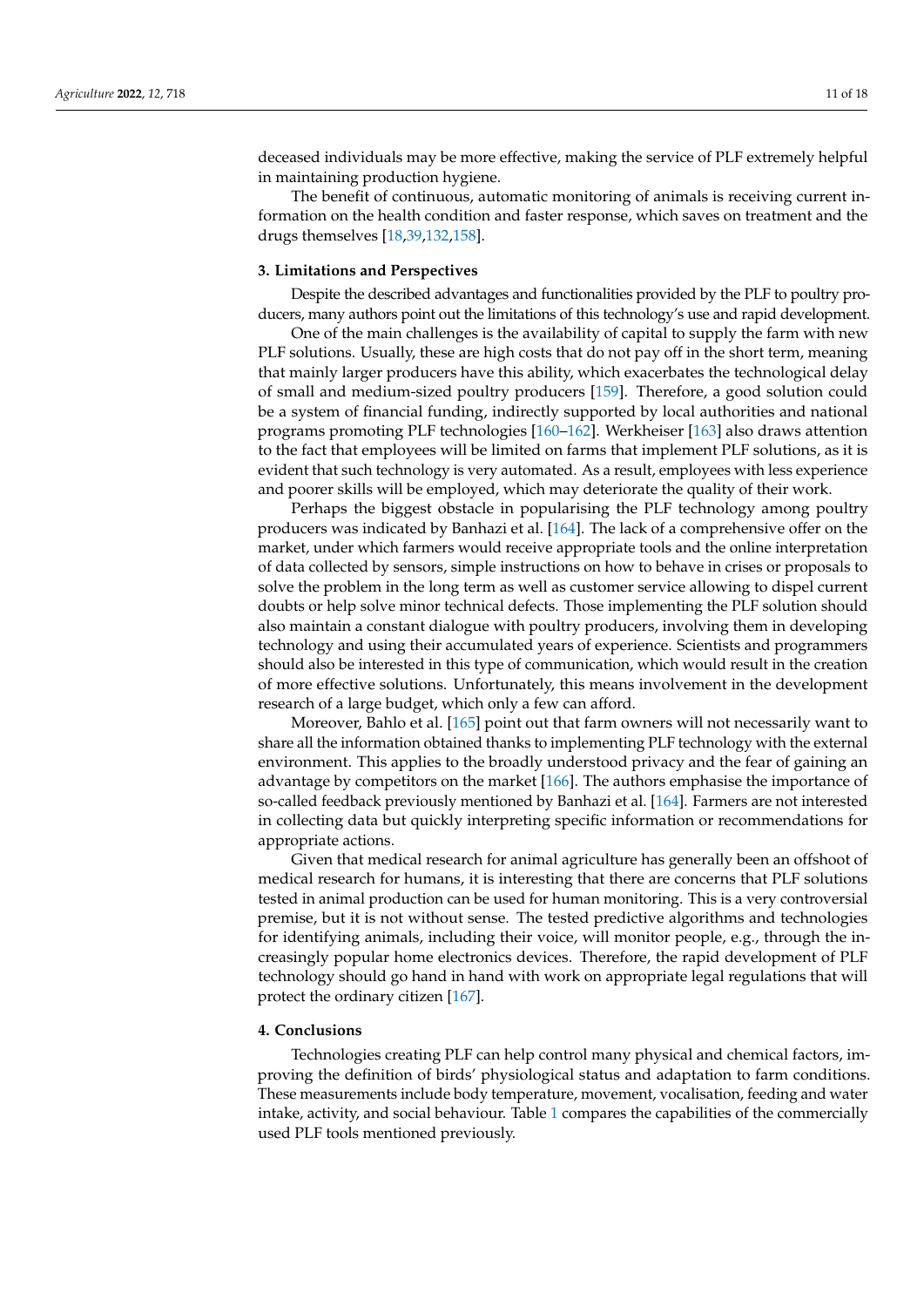|                                     | Kai-Zen Robot | <b>Feed Cast</b> | eYenamic System | <b>Octopus Poultry Safe</b> | ChickenBoy |
|-------------------------------------|---------------|------------------|-----------------|-----------------------------|------------|
| Gas measurement                     |               |                  |                 |                             |            |
| Temperature monitoring              |               |                  |                 |                             |            |
| Ventilation monitoring              |               |                  |                 |                             |            |
| Humidity monitoring                 |               |                  |                 |                             |            |
| Light sensors                       |               |                  |                 |                             |            |
| Feed/water management               |               |                  |                 |                             |            |
| Technical condition of the building |               |                  |                 |                             |            |
| Noise level monitoring              |               |                  |                 |                             |            |
| Litter disinfection                 |               |                  |                 |                             |            |
| Removal of dead individuals         |               |                  |                 |                             |            |
| AI algorithms                       |               |                  |                 |                             |            |
| Use of cameras                      |               |                  |                 |                             |            |
| Use of infrared cameras             |               |                  |                 |                             |            |
| Activity tracking                   |               |                  |                 |                             |            |
| Flock distribution monitoring       |               |                  |                 |                             |            |

<span id="page-11-0"></span>**Table 1.** Capabilities of exemplary PLF tools used in poultry sector. Green dots indicate available functions of devices shown in the table, red dots refer to unavailable equipment.

Precise management gives farmers opportunities for reliable, real-time and noninvasive measurements of birds' behaviour and physiology by integrating many technology solutions. Automated techniques to assess physiological and behavioural parameters can provide invaluable benefits and tools to maximise poultry welfare by providing better alternatives to evaluate bird health and response, thereby minimising production losses. This is the hope of implementing new solutions in farm management which will supply good quality and safe food for customers. PLF technologies for poultry sector are still at the beginning of development and implementation on farms. Several challenges will need to be solved for farmers' and consumers' broad acceptance of these technologies. These primary challenges include the machine learning process and data analysing for large scale, more sensitivity and resistant sensors used in PLF, and educating potential users who need the necessary skills to use such solutions. Hi-tech poultry production farms can offer the opportunity to connect farmers' and consumers' interests while increasing the emphasis on improving poultry welfare.

**Author Contributions:** S.O., K.O. and E.P., conceptualisation. E.P., K.O. and S.O. managed the literature searches and wrote the original draft of the manuscript. E.P., S.O. and K.O., writing review and editing. S.O. provided academic input, collected the literature search and thoroughly critiqued the manuscript. All authors have read and agreed to the published version of the manuscript.

**Funding:** This research and article processing charge was funded by the National Centre for Research and Development (NCBR), agreement no. ICTAGRIFOOD/I/LIVESTOCKSENSE/01/21, within the European Union's Horizon 2020 research and innovation programme under grant agreement No. 862665 ERA-NET ICT-AGRI-FOOD.

**Institutional Review Board Statement:** Not applicable.

**Informed Consent Statement:** Not applicable.

**Data Availability Statement:** Not applicable.

**Conflicts of Interest:** Authors declare no conflict of interest.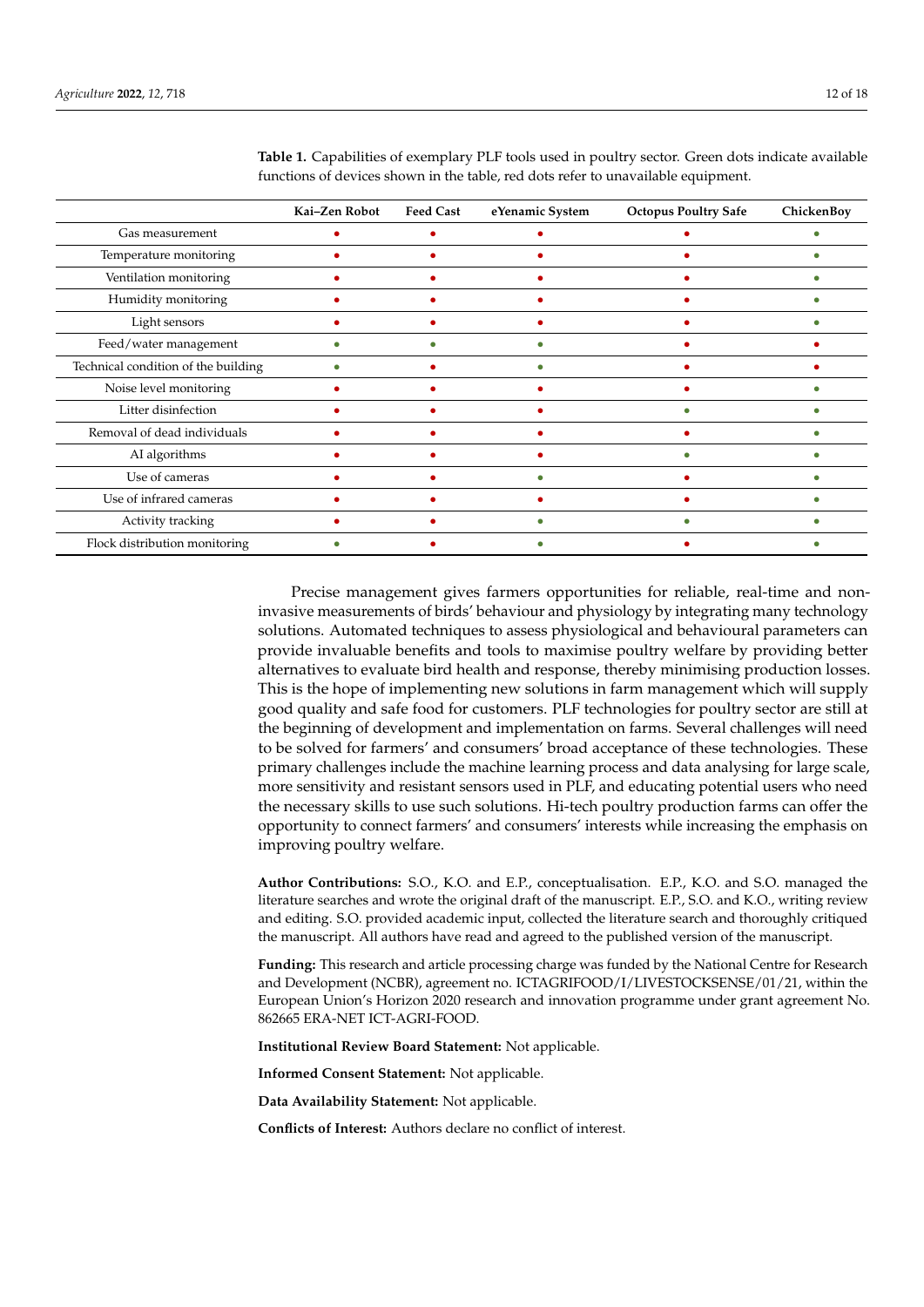# **References**

- <span id="page-12-0"></span>1. Yildiz, D. Global Poultry Industry and Trends. Available online: [https://www.feedandadditive.com/global-poultry-industry](https://www.feedandadditive.com/global-poultry-industry-and-trends/)[and-trends/](https://www.feedandadditive.com/global-poultry-industry-and-trends/) (accessed on 10 March 2022).
- <span id="page-12-1"></span>2. European Union/Eurostat. Production of Meat: Poultry [TAG 00043], 2021. Available online: [https://ec.europa.eu/eurostat/](https://ec.europa.eu/eurostat/databrowser/view/TAG00043/default/table) [databrowser/view/TAG00043/default/table](https://ec.europa.eu/eurostat/databrowser/view/TAG00043/default/table) (accessed on 10 March 2022).
- <span id="page-12-2"></span>3. OECD-FAO. *OECD-FAO Agricultural Outlook 2021–2030*; OECD: Paris, France, 2021.
- <span id="page-12-3"></span>4. Limbergen, T.; Sarrazin, S.; Chantziaras, I.; Dewulf, J.; Ducatelle, R.; Kyriazakis, I.; McMullin, P.; Méndez, J.; Niemi, J.; Papasolomontos, S.; et al. Risk Factors for Poor Health and Performance in European Broiler Production Systems. *BMC Vet. Res.* **2020**, *3*, 287. [\[CrossRef\]](http://doi.org/10.1186/s12917-020-02484-3) [\[PubMed\]](http://www.ncbi.nlm.nih.gov/pubmed/32787841)
- <span id="page-12-4"></span>5. Gocsik; Silvera, A.M.; Hansson, H.; Saatkamp, H.W.; Blokhuis, H.J. Exploring the Economic Potential of Reducing Broiler Lameness. *Br. Poult. Sci.* **2017**, *58*, 337–347. [\[CrossRef\]](http://doi.org/10.1080/00071668.2017.1304530) [\[PubMed\]](http://www.ncbi.nlm.nih.gov/pubmed/28294637)
- <span id="page-12-5"></span>6. Sih, A.; Bell, A.M.; Johnson, J.C.; Ziemba, R.E. Behavioral Syndromes: An Integrative Overview. *Q. Rev. Biol.* **2004**, *79*, 241–277. [\[CrossRef\]](http://doi.org/10.1086/422893)
- <span id="page-12-6"></span>7. Tablante, N.L.; Vaillancourt, J.P.; Martin, S.W.; Shoukri, M.; Estevez, I. Spatial Distribution of Cannibalism Mortalities in Commercial Laying Hens. *Poult. Sci.* **2000**, *79*, 705–708. [\[CrossRef\]](http://doi.org/10.1093/ps/79.5.705) [\[PubMed\]](http://www.ncbi.nlm.nih.gov/pubmed/10824959)
- 8. Brunberg, E.; Jensen, P.; Isaksson, A.; Keeling, L. Feather Pecking Behavior in Laying Hens: Hypothalamic Gene Expression in Birds Performing and Receiving Pecks. *Poult. Sci.* **2011**, *90*, 1145–1152. [\[CrossRef\]](http://doi.org/10.3382/ps.2010-00961) [\[PubMed\]](http://www.ncbi.nlm.nih.gov/pubmed/21597052)
- 9. Blokhuis, H.J.; van Fiks Niekerk, T.; Bessei, W.; Elson, A.; Guémené, D.; Kjaer, J.B.; Maria Levrino, G.A.; Nicol, C.J.; Tauson, R.; Weeks, C.A.; et al. The LayWel Project: Welfare Implications of Changes in Production Systems for Laying Hens. *World's Poult. Sci. J.* **2007**, *63*, 101–114. [\[CrossRef\]](http://doi.org/10.1017/S0043933907001328)
- 10. Peguri, A.; Coon, C. Effect of Feather Coverage and Temperature on Layer Performance. *Poult. Sci.* **1993**, *72*, 1318–1329. [\[CrossRef\]](http://doi.org/10.3382/ps.0721318)
- 11. Huber-Eicher, B.; Sebo, F. The Prevalence of Feather Pecking and Development in Commercial flocks of Laying Hens. *Appl. Anim. Behav. Sci.* **2001**, *74*, 223–231. [\[CrossRef\]](http://doi.org/10.1016/S0168-1591(01)00173-3)
- <span id="page-12-7"></span>12. Granquist, E.G.; Vasdal, G.; de Jong, I.C.; Moe, R.O. Lameness and Its Relationship with Health and Production Measures in Broiler Chickens. *Animal* **2019**, *13*, 2365–2372. [\[CrossRef\]](http://doi.org/10.1017/S1751731119000466)
- <span id="page-12-8"></span>13. Bracke, M.B.M.; Hopster, H. Assessing the Importance of Natural Behavior for Animal Welfare. *J. Agric. Environ. Ethics* **2006**, *19*, 77–89. [\[CrossRef\]](http://doi.org/10.1007/s10806-005-4493-7)
- <span id="page-12-9"></span>14. Maharjan, P.; Liang, Y. Precision Livestock Farming: The Opportunities in Poultry Sector. *J. Agric. Sci. Technol. A* **2020**, *10*, 45–53. [\[CrossRef\]](http://doi.org/10.17265/2161-6256/2020.02.001)
- <span id="page-12-10"></span>15. Berckmans, D. Precision Livestock Farming Technologies for Welfare Management in Intensive Livestock Systems. *Rev. Sci. Tech.* **2014**, *33*, 189–196. [\[CrossRef\]](http://doi.org/10.20506/rst.33.1.2273) [\[PubMed\]](http://www.ncbi.nlm.nih.gov/pubmed/25000791)
- <span id="page-12-11"></span>16. Mollo, M.; Vendrametto, O.; Okano, M. Precision Livestock Tools to Improve Products and Processes in Broiler Production: A Review. *Braz. J. Poult. Sci.* **2009**, *11*, 211–218. [\[CrossRef\]](http://doi.org/10.1590/S1516-635X2009000400001)
- <span id="page-12-12"></span>17. Buller, H.; Blokhuis, H.; Lokhorst, K.; Silberberg, M.; Veissier, I. Animal Welfare Management in a Digital World. *Animals* **2020**, *10*, 1779. [\[CrossRef\]](http://doi.org/10.3390/ani10101779) [\[PubMed\]](http://www.ncbi.nlm.nih.gov/pubmed/33019558)
- <span id="page-12-13"></span>18. Wathes, C.M.; Kristensen, H.H.; Aerts, J.M.; Berckmans, D. Is Precision Livestock Farming an Engineer's Daydream or Nightmare, an Animal's Friend or Foe, and a Farmer's Panacea or Pitfall? *Comput. Electron. Agric.* **2008**, *64*, 2–10. [\[CrossRef\]](http://doi.org/10.1016/j.compag.2008.05.005)
- 19. Berckmans, D. General Introduction to Precision Livestock Farming. *Anim. Front.* **2017**, *7*, 6–11. [\[CrossRef\]](http://doi.org/10.2527/af.2017.0102)
- <span id="page-12-14"></span>20. Fournel, S.; Laberge, B.; Rousseau, A.N. Rethinking Environment Control Strategy of Confined Animal Housing Systems through Precision Livestock Farming. *Biosyst. Eng.* **2017**, *155*, 96–123. [\[CrossRef\]](http://doi.org/10.1016/j.biosystemseng.2016.12.005)
- <span id="page-12-15"></span>21. Detsch, D.T.; Conti, D.; Diniz-Ehrhardt, M.A.; Martínez, J.M. On the Controlling of Temperature: A Proposal for a Real-Time Controller in Broiler Houses. *Sci. Agric.* **2018**, *75*, 445–451. [\[CrossRef\]](http://doi.org/10.1590/1678-992x-2016-0456)
- <span id="page-12-16"></span>22. Thomas, D.G.; Son, J.-H.; Ravindran, V.; Thomas, D.V. The Effect of Stocking Density on the Behaviour of Broiler Chickens. *Korean J. Poult. Sci.* **2011**, *38*, 1–4. [\[CrossRef\]](http://doi.org/10.5536/KJPS.2011.38.1.001)
- <span id="page-12-17"></span>23. European Union Council Directive 2007/43/EC of 28 June 2007 Laying down Minimum Rules for the Protection of Chickens Kept for Meat Production. *Off. J. Eur. Union* **2007**, *182*, 19–28.
- <span id="page-12-18"></span>24. EC Council Directive Council Directive 99/74/EC of 19 July 1999 Laying down Minimum Standards for the Protection of Laying Hens. *Off. J. Eur. Communities* **1999**, 53–57.
- <span id="page-12-19"></span>25. Hartung, J.; Banhazi, T.; Vranken, E.; Guarino, M. European Farmers' Experiences with Precision Livestock Farming Systems. *Anim. Front.* **2017**, *7*, 38–44. [\[CrossRef\]](http://doi.org/10.2527/af.2017.0107)
- <span id="page-12-20"></span>26. Jones, T.A.; Donnelly, C.A.; Dawkins, M.S. Environmental and Management Factors Affecting the Welfare of Chickens on Commercial Farms in the United Kingdom and Denmark Stocked at Five Densities. *Poult. Sci.* **2005**, *84*, 1155–1165. [\[CrossRef\]](http://doi.org/10.1093/ps/84.8.1155) [\[PubMed\]](http://www.ncbi.nlm.nih.gov/pubmed/16156197)
- <span id="page-12-21"></span>27. Dawkins, M.S.; Donnelly, C.A.; Jones, T.A. Chicken Welfare Is Influenced More by Housing Conditions than by Stocking Density. *Nature* **2004**, *427*, 342–344. [\[CrossRef\]](http://doi.org/10.1038/nature02226) [\[PubMed\]](http://www.ncbi.nlm.nih.gov/pubmed/14737165)
- <span id="page-12-22"></span>28. Meluzzi, A.; Sirri, F. Welfare of Broiler Chickens. *Ital. J. Anim. Sci.* **2009**, *8*, 161–173. [\[CrossRef\]](http://doi.org/10.4081/ijas.2009.s1.161)
- <span id="page-12-24"></span><span id="page-12-23"></span>29. Hocquette, J.F.; Chatellier, V. Prospects for the European Beef Sector over the next 30 Years. *Anim. Front.* **2011**, *1*, 20–28. [\[CrossRef\]](http://doi.org/10.2527/af.2011-0014) 30. Corkery, G.; Ward, S.; Kenny, C.; Hemmingway, P. Incorporating Smart Sensing Technologies into the Poultry Industry. *J. World's Poult. Res.* **2013**, *3*, 106–128.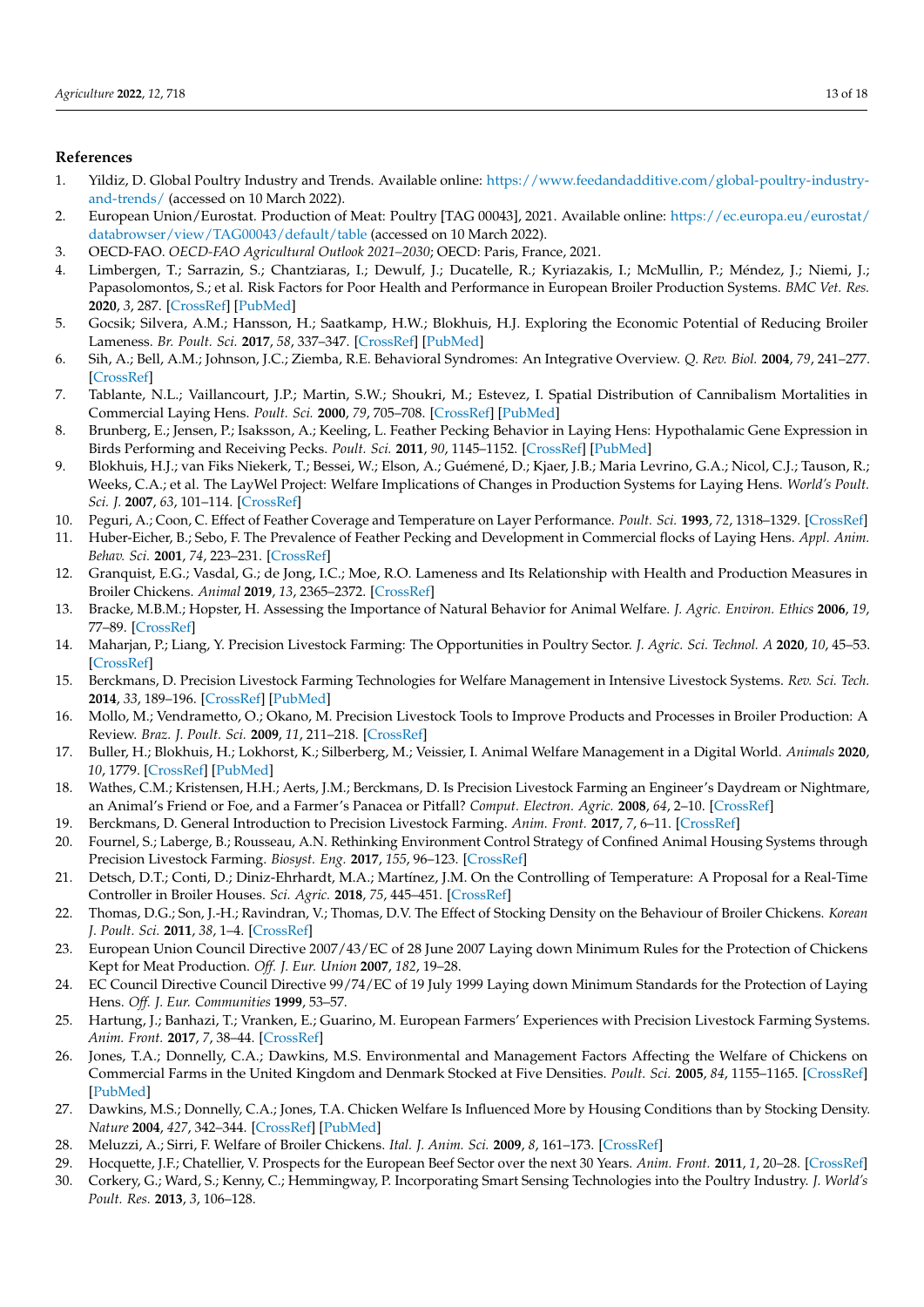- <span id="page-13-0"></span>31. Abu-Dieyeh, Z.H.M. Effect of High Temperature Per Se on Growth Performance of Broilers. *Int. J. Poult. Sci.* **2006**, *5*, 19–21.
- <span id="page-13-1"></span>32. Ferreira, V.M.O.S.; Francisco, N.S.; Belloni, M.; Aguirre, G.M.Z.; Caldara, F.R.; Nääs, I.A.; Garcia, R.G.; Almeida, P.I.C.L.; Polycarpo, G.v. Infrared Thermography Applied to the Evaluation of Metabolic Heat Loss of Chicks Fed with Different Energy Densities. *Rev. Bras. De Cienc. Avic.* **2011**, *13*, 113–118. [\[CrossRef\]](http://doi.org/10.1590/S1516-635X2011000200005)
- <span id="page-13-2"></span>33. European Commission. *The Welfare of Chickens Kept for Meat Production (Broilers)*; Report of the Scientific Comitee of Animal Health and Animal Welfare; European Comission: Brussel, Belgium, 21 March 2000.
- <span id="page-13-3"></span>34. Pitla, S.; Bajwa, S.; Bhusal, S.; Brumm, T.; Brown-Brandl, T.M. *Ground and Aerial Robots for Agricultural Production: Opportunities and Challenges*; Issue Paper 70; Council for Agricultural Science and Technology (CAST): Ames, IA, USA, 2020.
- <span id="page-13-4"></span>35. Li, N.; Ren, Z.; Li, D.; Zeng, L. Review: Automated Techniques for Monitoring the Behaviour and Welfare of Broilers and Laying Hens: Towards the Goal of Precision Livestock Farming. *Animal* **2020**, *14*, 617–625. [\[CrossRef\]](http://doi.org/10.1017/S1751731119002155)
- <span id="page-13-5"></span>36. Ferket, P.R.; Abel, G. Gernat Factors That Affect Feed Intake of Meat Birds: A Review. *Int. J. Poult. Sci.* **2006**, *5*, 905–911. [\[CrossRef\]](http://doi.org/10.3923/ijps.2006.905.911)
- <span id="page-13-6"></span>37. Xin, H.; Liu, K. Precision Livestock Farming in Egg Production. *Anim. Front.* **2017**, *7*, 24–31. [\[CrossRef\]](http://doi.org/10.2527/af.2017.0105)
- <span id="page-13-7"></span>38. Linden, J. Water System Inspection Pays Off. Available online: [https://www.thepoultrysite.com/articles/water-system](https://www.thepoultrysite.com/articles/water-system-inspection-pays-off)[inspection-pays-off](https://www.thepoultrysite.com/articles/water-system-inspection-pays-off) (accessed on 10 March 2022).
- <span id="page-13-8"></span>39. Kashiha, M.; Pluk, A.; Bahr, C.; Vranken, E.; Berckmans, D. Development of an Early Warning System Forabroiler House Using Computer Vision. *Biosyst. Eng.* **2013**, *116*, 36–45. [\[CrossRef\]](http://doi.org/10.1016/j.biosystemseng.2013.06.004)
- <span id="page-13-9"></span>40. Costa, L.S.; Pereira, D.F.; Bueno, L.G.F.; Pandorfi, H. Some Aspects of Chicken Behavior and Welfare. *Rev. Bras. De Cienc. Avic.* **2012**, *14*, 159–164. [\[CrossRef\]](http://doi.org/10.1590/S1516-635X2012000300001)
- <span id="page-13-10"></span>41. Alves, F.; Felix, G.; Almeida Paz, I.; Naas, I.; Souza, G.; Caldara, F.; Garcia, R. Impact of Exposure to Cold on Layer Production. *Braz. J. Poult. Sci.* **2012**, *14*, 159–232. [\[CrossRef\]](http://doi.org/10.1590/S1516-635X2012000300010)
- <span id="page-13-11"></span>42. Havenstein, G.B.; Ferket, P.R.; Qureshi, M.A. Carcass Composition and Yield of 1957 Versus 2001 Broilers When Fed Representative 1957 and 2001 Broiler Diets 1. *Poult. Sci.* **2003**, *82*, 1509–1518. [\[CrossRef\]](http://doi.org/10.1093/ps/82.10.1509)
- <span id="page-13-12"></span>43. Yahav, S. Alleviating Heat Stress in Domestic Fowl: Different Strategies. *World's Poult. Sci. J.* **2009**, *65*, 719–732. [\[CrossRef\]](http://doi.org/10.1017/S004393390900049X)
- <span id="page-13-13"></span>44. Zhou, W.T.; Yamamoto, S. Effects of Environmental Temperature and Heat Production Due to Food Intake on Abdominal Temperature, Shank Skin Temperature and Respiration Rate of Broilers. *Br. Poult. Sci.* **1997**, *38*, 107–114. [\[CrossRef\]](http://doi.org/10.1080/00071669708417949)
- <span id="page-13-14"></span>45. Bloch, V.; Barchilon, N.; Halachmi, I.; Druyan, S. Automatic Broiler Temperature Measuring by Thermal Camera. *Biosyst. Eng.* **2020**, *199*, 127–134. [\[CrossRef\]](http://doi.org/10.1016/j.biosystemseng.2019.08.011)
- <span id="page-13-15"></span>46. Giloh, M.; Shinder, D.; Yahav, S. Skin Surface Temperature of Broiler Chickens Is Correlated to Body Core Temperature and Is Indicative of Their Thermoregulatory Status. *Poult. Sci.* **2012**, *91*, 175–188. [\[CrossRef\]](http://doi.org/10.3382/ps.2011-01497)
- <span id="page-13-16"></span>47. Blanes-Vidal, V.; Guijarro, E.; Nadimi, E.S.; Torres, A.G. Development and Field Test of an On-Line Computerized Instrumentation System for Air Velocity, Temperature and Differential Pressure Measurements in Poultry Houses. *Span. J. Agric. Res.* **2010**, *8*, 570. [\[CrossRef\]](http://doi.org/10.5424/sjar/2010083-1252)
- <span id="page-13-17"></span>48. Mutai, E.B.K.; Otieno, P.O.; Gitau, A.N.; Mbuge, D.O.; Mutuli, D.A. Simulation of the Microclimate in Poultry Structures in Kenya. *Res. J. Appl. Sci. Eng. Technol.* **2011**, *3*, 579–588.
- <span id="page-13-18"></span>49. Nääs, I.d.A.; Eduardo Bites Romanini, C.; Pereira Neves, D.; Rodrigues do Nascimento, G.; do Amaral Vercellino, R. Broiler Surface Temperature Distribution of 42 Day Old Chickens. *Sci. Agric.* **2010**, *67*, 497–502. [\[CrossRef\]](http://doi.org/10.1590/S0103-90162010000500001)
- <span id="page-13-19"></span>50. Caslin, B.; Cirillo, M.; Finnan, J.; Forristal, D.; Gaffney, M.; McCutcheon, G.; Murphy, M.; Sproule, I.; Upton, I. *Energy Use in Agriculture*; Teagasc: Carlow, Ireland, 2011; ISBN 10 1-84170-579-9.
- <span id="page-13-20"></span>51. Frame, D.D. *Basics for Raising Backyard Chickens*; Paper 1295; Utah State University Extension: Logan, UT, USA, 2010.
- <span id="page-13-21"></span>52. Amir, N.S.; Abas, A.M.F.M.; Azmi, N.A.; Abidin, Z.Z.; Shafie, A.A. Chicken Farm Monitoring System. In Proceedings of the 6th International Conference on Computer and Communication Engineering: Innovative Technologies to Serve Humanity, ICCCE, Kuala Lumpur, Malaysia, 26–27 July 2016; pp. 132–137. [\[CrossRef\]](http://doi.org/10.1109/ICCCE.2016.39)
- <span id="page-13-22"></span>53. Yahav, S.; Shinder, D.; Tanny, J.; Cohen, S. Sensible Heat Loss: The Broiler's Paradox. *World's Poult. Sci. J.* **2005**, *61*, 419–434. [\[CrossRef\]](http://doi.org/10.1079/WPS200453)
- <span id="page-13-23"></span>54. Knížatová, M.; Brouˇcek, J.; Mihina, Š. Seasonal Differences in Levels of Carbon Dioxide and Ammonia in Broiler Housing. *Slovak. J. Anim. Sci.* **2010**, *2010*, 105–112.
- <span id="page-13-24"></span>55. Fairchild, B. *Environmental Factors to Control When Brooding Chicks*; Bulletin 1287; University of Georgia: Athens, GA, USA, 2009; pp. 1–5.
- <span id="page-13-25"></span>56. Chai, L.; Ni, J.Q.; Diehl, C.A.; Kilic, I.; Heber, A.J.; Chen, Y.; Cortus, E.L.; Bogan, B.W.; Lim, T.T.; Ramirez-Dorronsoro, J.C.; et al. Ventilation Rates in Large Commercial Layer Hen Houses with Two-Year Continuous Monitoring. *Br. Poult. Sci.* **2012**, *53*, 19–31. [\[CrossRef\]](http://doi.org/10.1080/00071668.2011.643766)
- <span id="page-13-26"></span>57. Czarick, M.; Fairchild, B. Relative Humidity ... The Best Measure of Overall Poultry House Air Quality | UGA Poultry House Environmental Management and Energy Conservation. *Poult. Hous. Tips* **2012**, *24*, 2.
- <span id="page-13-27"></span>58. Grilli, G.; Borgonovo, F.; Tullo, E.; Fontana, I.; Guarino, M.; Ferrante, V. A Pilot Study to Detect Coccidiosis in Poultry Farms at Early Stage from Air Analysis. *Biosyst. Eng.* **2018**, *173*, 64–70. [\[CrossRef\]](http://doi.org/10.1016/j.biosystemseng.2018.02.004)
- <span id="page-13-28"></span>59. Wang, Y.M.; Meng, Q.P.; Guo, Y.M.; Wang, Y.Z.; Wang, Z.; Yao, Z.L.; Shan, T.Z. Effect of Atmospheric Ammonia on Growth Performance and Immunological Response of Broiler Chickens. *J. Anim. Vet. Adv.* **2010**, *9*, 2802–2806. [\[CrossRef\]](http://doi.org/10.3923/javaa.2010.2802.2806)
- <span id="page-13-29"></span>60. Deep, A.; Schwean-Lardner, K.; Crowe, T.G.; Fancher, B.I.; Classen, H.L. Effect of Light Intensity on Broiler Production, Processing Characteristics, and Welfare. *Poult. Sci.* **2010**, *89*, 2326–2333. [\[CrossRef\]](http://doi.org/10.3382/ps.2010-00964)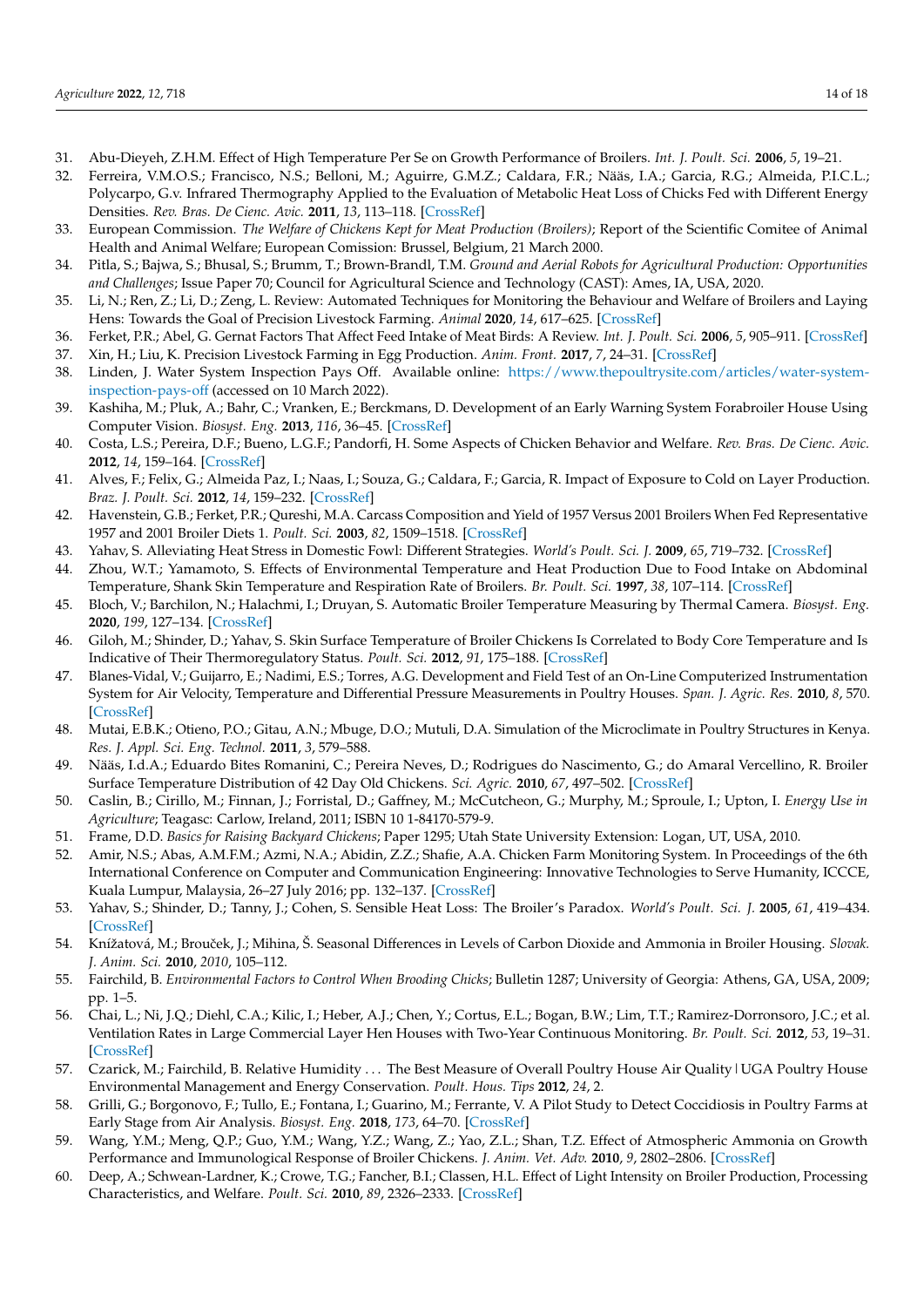- <span id="page-14-0"></span>61. Kristensen, H.H.; Prescott, N.B.; Perry, G.C.; Ladewig, J.; Ersbøll, A.K.; Overvad, K.C.; Wathes, C.M. The Behaviour of Broiler Chickens in Different Light Sources and Illuminances. *Appl. Anim. Behav. Sci.* **2007**, *103*, 75–89. [\[CrossRef\]](http://doi.org/10.1016/j.applanim.2006.04.017)
- <span id="page-14-1"></span>62. Huber-Eicher, B.; Suter, A.; Spring-Stähli, P. Effects of Colored Light-Emitting Diode Illumination on Behavior and Performance of Laying Hens. *Poult. Sci.* **2013**, *92*, 869–873. [\[CrossRef\]](http://doi.org/10.3382/ps.2012-02679) [\[PubMed\]](http://www.ncbi.nlm.nih.gov/pubmed/23472008)
- <span id="page-14-2"></span>63. Soliman, F.N.K.; El-Sabrout, K. Light Wavelengths/Colors: Future Prospects for Broiler Behavior and Production. *J. Vet. Behav.* **2020**, *36*, 34–39. [\[CrossRef\]](http://doi.org/10.1016/j.jveb.2019.10.014)
- <span id="page-14-3"></span>64. Cao, J.; Liu, W.; Wang, Z.; Xie, D.; Jia, L.; Chen, Y. Green and Blue Monochromatic Lights Promote Growth and Development of Broilers via Stimulating Testosterone Secretion and Myofiber Growth. *J. Appl. Poult. Res.* **2008**, *17*, 211–218. [\[CrossRef\]](http://doi.org/10.3382/japr.2007-00043)
- 65. Mendes, A.S.; Paixão, S.J.; Restelatto, R.; Morello, G.M.; de Moura, D.J.; Possenti, J.C. Performance and Preference of Broiler Chickens Exposed to Different Lighting Sources. *J. Appl. Poult. Res.* **2013**, *22*, 62–70. [\[CrossRef\]](http://doi.org/10.3382/japr.2012-00580)
- <span id="page-14-4"></span>66. Zhang, L.; Zhang, H.J.; Wang, J.; Wu, S.G.; Qiao, X.; Yue, H.Y.; Yao, J.H.; Qi, G.H. Stimulation with Monochromatic Green Light during Incubation Alters Satellite Cell Mitotic Activity and Gene Expression in Relation to Embryonic and Posthatch Muscle Growth of Broiler Chickens. *Animal* **2014**, *8*, 86–93. [\[CrossRef\]](http://doi.org/10.1017/S1751731113001882)
- <span id="page-14-5"></span>67. Lewis, P.D.; Morris, T.R. Poultry and Coloured Light. *World's Poult. Sci. J.* **2000**, *56*, 203–207. [\[CrossRef\]](http://doi.org/10.1079/WPS20000015)
- <span id="page-14-6"></span>68. Riber, A.B. Effects of Color of Light on Preferences, Performance, and Welfare in Broilers. *Poult. Sci.* **2015**, *94*, 1767–1775. [\[CrossRef\]](http://doi.org/10.3382/ps/pev174)
- <span id="page-14-7"></span>69. James, C.; Wiseman, J.; Asher, L. The Effect of Supplementary Ultraviolet Wavelengths on the Performance of Broiler Chickens. *Poult. Sci.* **2020**, *99*, 5517–5525. [\[CrossRef\]](http://doi.org/10.1016/j.psj.2020.07.018)
- <span id="page-14-8"></span>70. Prayitno, D.S.; Phillips, C.J.C.; Omed, H. The Effects of Color of Lighting on the Behavior and Production of Meat Chickens. *Poult. Sci.* **1997**, *76*, 452–457. [\[CrossRef\]](http://doi.org/10.1093/ps/76.3.452)
- <span id="page-14-9"></span>71. Zhang, Z.; Cao, J.; Wang, Z.; Dong, Y.; Chen, Y. Effect of a Combination of Green and Blue Monochromatic Light on Broiler Immune Response. *J. Photochem. Photobiol. B: Biol.* **2014**, *138*, 118–123. [\[CrossRef\]](http://doi.org/10.1016/j.jphotobiol.2014.05.014) [\[PubMed\]](http://www.ncbi.nlm.nih.gov/pubmed/24927232)
- <span id="page-14-10"></span>72. Olanrewaju, H.A.; Miller, W.W.; Maslin, W.R.; Collier, S.D.; Purswell, J.L.; Branton, S.L. Interactive Effects of Light-Sources, Photoperiod, and Strains on Growth Performance, Carcass Characteristics, and Health Indices of Broilers Grown to Heavy Weights. *Poult. Sci.* **2019**, *98*, 6232–6240. [\[CrossRef\]](http://doi.org/10.3382/ps/pez476) [\[PubMed\]](http://www.ncbi.nlm.nih.gov/pubmed/31420665)
- <span id="page-14-11"></span>73. Averós, X.; Estevez, I. Meta-Analysis of the Effects of Intensive Rearing Environments on the Performance and Welfare of Broiler Chickens. *Poult. Sci.* **2018**, *97*, 3767–3785. [\[CrossRef\]](http://doi.org/10.3382/ps/pey243) [\[PubMed\]](http://www.ncbi.nlm.nih.gov/pubmed/29924356)
- <span id="page-14-12"></span>74. Alvino, G.M.; Archer, G.S.; Mench, J.A. Behavioural Time Budgets of Broiler Chickens Reared in Varying Light Intensities. *Appl. Anim. Behav. Sci.* **2009**, *118*, 54–61. [\[CrossRef\]](http://doi.org/10.1016/j.applanim.2009.02.003)
- <span id="page-14-13"></span>75. Alvino, G.M.; Blatchford, R.A.; Archer, G.S.; Mench, J.A. Light Intensity during Rearing Affects the Behavioural Synchrony and Resting Patterns of Broiler Chickens. *Br. Poult. Sci.* **2009**, *50*, 275–283. [\[CrossRef\]](http://doi.org/10.1080/00071660902942775)
- <span id="page-14-14"></span>76. Blatchford, R.A.; Klasing, K.C.; Shivaprasad, H.L.; Wakenell, P.S.; Archer, G.S.; Mench, J.A. The Effect of Light Intensity on the Behavior, Eye and Leg Health, and Immune Function of Broiler Chickens. *Poult. Sci.* **2009**, *88*, 20–28. [\[CrossRef\]](http://doi.org/10.3382/ps.2008-00177)
- <span id="page-14-15"></span>77. Sanotra, G.S.; Lund, J.D.; Vestergaard, K.S. Influence of Light-Dark Schedules and Stocking Density on Behaviour, Risk of Leg Problems and Occurrence of Chronic Fear in Broilers. *British Poult. Sci.* **2002**, *43*, 344–354. [\[CrossRef\]](http://doi.org/10.1080/000716601201036023611)
- <span id="page-14-16"></span>78. Bayram, A.; Özkan, S. Effects of a 16-Hour Light, 8-Hour Dark Lighting Schedule on Behavioral Traits and Performance in Male Broiler Chickens. *J. Appl. Poult. Res.* **2010**, *19*, 263–273. [\[CrossRef\]](http://doi.org/10.3382/japr.2009-00026)
- <span id="page-14-17"></span>79. Schwean-Lardner, K.; Fancher, B.I.; Classen, H.L. Impact of Daylength on Behavioural Output in Commercial Broilers. *Appl. Anim. Behav. Sci.* **2012**, *137*, 43–52. [\[CrossRef\]](http://doi.org/10.1016/j.applanim.2012.01.015)
- <span id="page-14-18"></span>80. Meyer, M.M.; Johnson, A.K.; Bobeck, E.A. A Novel Environmental Enrichment Device Increased Physical Activity and Walking Distance in Broilers. *Poult. Sci.* **2020**, *99*, 48–60. [\[CrossRef\]](http://doi.org/10.3382/ps/pez581)
- <span id="page-14-19"></span>81. Lasagabaster, A.; Arboleya, J.C.; de Marañón, I.M. Pulsed Light Technology for Surface Decontamination of Eggs: Impact on Salmonella Inactivation and Egg Quality. *Innov. Food Sci. Emerg. Technol.* **2011**, *12*, 124–128. [\[CrossRef\]](http://doi.org/10.1016/j.ifset.2011.01.007)
- <span id="page-14-20"></span>82. Fontana, I.; Tullo, E.; Butterworth, A.; Guarino, M. An Innovative Approach to Predict the Growth in Intensive Poultry Farming. *Comput. Electron. Agric.* **2015**, *119*, 178–183. [\[CrossRef\]](http://doi.org/10.1016/j.compag.2015.10.001)
- <span id="page-14-21"></span>83. Chedad, A.; Vranken, E.; Aerts, J.-M.; Berckmans, D. Behaviour of Chickens Towards Automatic Weighing Systems. *IFAC Proc. Vol.* **2000**, *33*, 207–212. [\[CrossRef\]](http://doi.org/10.1016/S1474-6670(17)36778-2)
- <span id="page-14-22"></span>84. Larios, D.F.; Rodrguez, C.; Barbancho, J.; Baena, M.; Leal, M.Á.; Marn, J.; León, C.; Bustamante, J. An Automatic Weighting System for Wild Animals Based in an Artificial Neural Network: How to Weigh Wild Animals without Causing Stress. *Sensors* **2013**, *13*, 2862–2883. [\[CrossRef\]](http://doi.org/10.3390/s130302862) [\[PubMed\]](http://www.ncbi.nlm.nih.gov/pubmed/23449117)
- <span id="page-14-23"></span>85. Wang, K.; Pan, J.; Rao, X.; Yang, Y.; Wang, F.; Zheng, R.; Ying, Y. An Image-Assisted Rod-Platform Weighing System for Weight Information Sampling of Broilers. *Trans. ASABE* **2018**, *61*, 631–640. [\[CrossRef\]](http://doi.org/10.13031/trans.12312)
- <span id="page-14-24"></span>86. Lee, C.C.; Adom, A.H.; Markom, M.A.; Tan, E.S.M.M. Automated Chicken Weighing System Using Wireless Sensor Network for Poultry Farmers. In Proceedings of the IOP Conference Series: Materials Science and Engineering, Atlanta, GA, USA, 28 June 2019; Institute of Physics Publishing: Bristol, UK, 2019; Volume 557.
- <span id="page-14-25"></span>87. Lacy, M.P. Broiler Management. In *Commercial Chicken Meat and Egg Production*; Springer Science+Business Media: New York, NY, USA, 2002; pp. 829–868.
- <span id="page-14-26"></span>88. Chedad, A.; Aerts, J.M.; Vranken, E.; Lippens, M.; Zoons, J.; Berckmans, D. Do Heavy Broiler Chickens Visit Automatic Weighing Systems Less than Lighter Birds? *British Poult. Sci.* **2003**, *44*, 663–668. [\[CrossRef\]](http://doi.org/10.1080/00071660310001643633)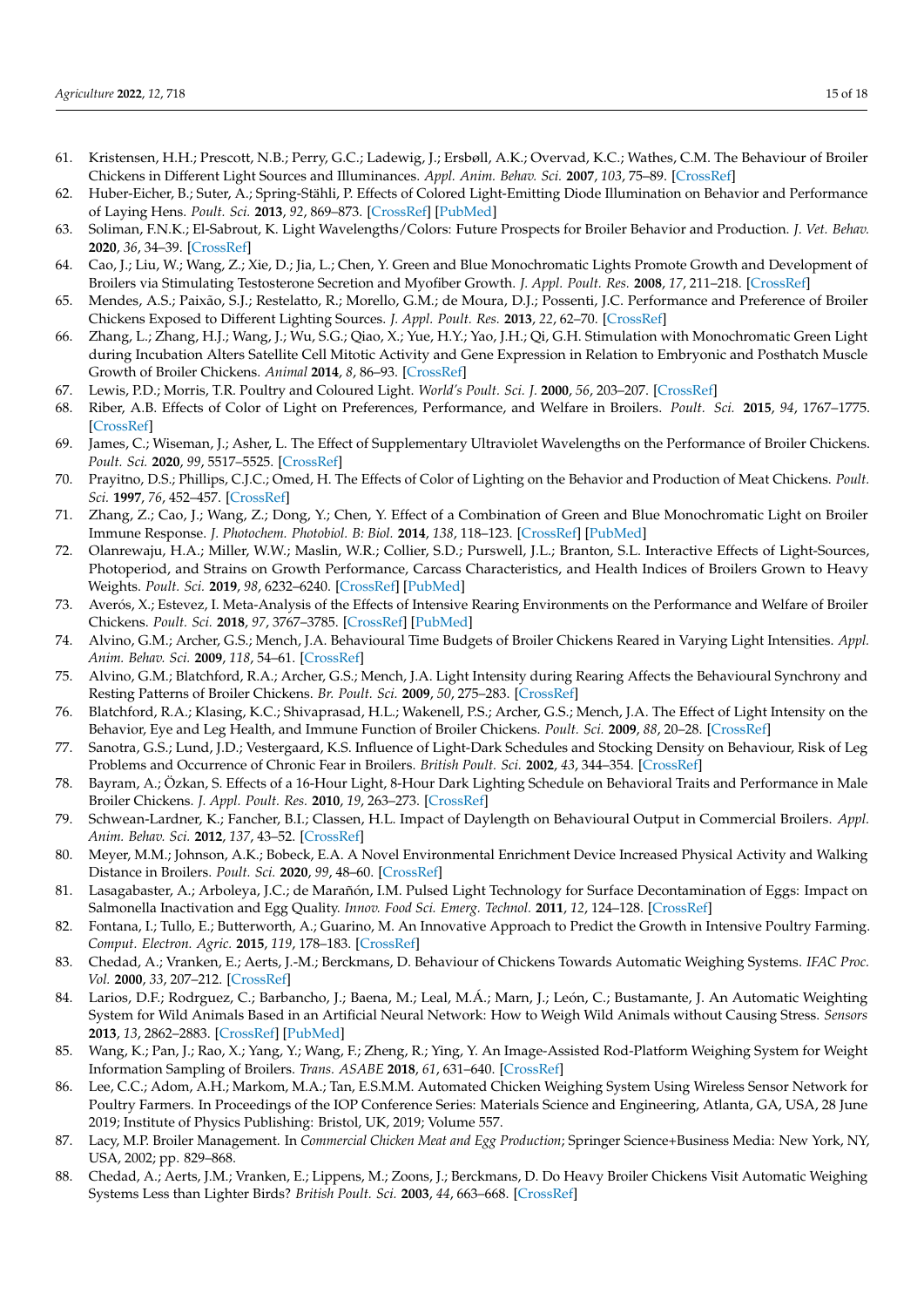- <span id="page-15-0"></span>89. Bowling, D.L.; Garcia, M.; Dunn, J.C.; Ruprecht, R.; Stewart, A.; Frommolt, K.H.; Fitch, W.T. Body Size and Vocalization in Primates and Carnivores. *Sci. Rep.* **2017**, *7*, 41070. [\[CrossRef\]](http://doi.org/10.1038/srep41070)
- <span id="page-15-1"></span>90. Fontana, I.; Tullo, E.; Carpentier, L.; Berckmans, D.; Butterworth, A.; Vranken, E.; Norton, T.; Berckmans, D.; Guarino, M. Sound Analysis to Model Weight of Broiler Chickens. *Poult. Sci.* **2017**, *96*, 3938–3943. [\[CrossRef\]](http://doi.org/10.3382/ps/pex215)
- <span id="page-15-2"></span>91. Aydin, A.; Bahr, C.; Berckmans, D. A Real-Time Monitoring Tool to Automatically Measure the Feed Intakes of Multiple Broiler Chickens by Sound Analysis. *Comput. Electron. Agric.* **2015**, *114*, 1–6. [\[CrossRef\]](http://doi.org/10.1016/j.compag.2015.03.010)
- <span id="page-15-3"></span>92. Aydin, A.; Bahr, C.; Viazzi, S.; Exadaktylos, V.; Buyse, J.; Berckmans, D. A novel method to automatically measure the fed intake of broiler chickens by sound technology. *Comput. Electron. Agric.* **2014**, *101*, 17–23. [\[CrossRef\]](http://doi.org/10.1016/j.compag.2013.11.012)
- <span id="page-15-4"></span>93. Curtin, R.R.; Daley, W.; Anderson, D.v. Classifying Broiler Chicken Condition Using Audio Data. In Proceedings of the 2014 IEEE Global Conference on Signal and Information Processing, GlobalSIP 2014, Atlanta, GA, USA, 3–5 December 2014; pp. 1141–1144. [\[CrossRef\]](http://doi.org/10.1109/GlobalSIP.2014.7032300)
- <span id="page-15-5"></span>94. Jahns, G. Call Recognition to Identify Cow Conditions-A Call-Recogniser Translating Calls to Text. *Comput. Electron. Agric.* **2008**, *62*, 54–58. [\[CrossRef\]](http://doi.org/10.1016/j.compag.2007.09.005)
- <span id="page-15-6"></span>95. Sheng, H.; Zhang, S.; Zuo, L.; Duan, G.; Zhang, H.; Okinda, C.; Shen, M.; Chen, K.; Lu, M.; Norton, T. Construction of Sheep Forage Intake Estimation Models Based on Sound Analysis. *Biosyst. Eng.* **2020**, *192*, 144–158. [\[CrossRef\]](http://doi.org/10.1016/j.biosystemseng.2020.01.024)
- <span id="page-15-7"></span>96. Ikeda, Y.; Ishii, Y. Recognition of Two Psychological Conditions of a Single Cow by Her Voice. *Comput. Electron. Agric.* **2008**, *62*, 67–72. [\[CrossRef\]](http://doi.org/10.1016/j.compag.2007.08.012)
- <span id="page-15-8"></span>97. Manteuffel, G.; Puppe, B.; Schön, P.C. Vocalization of Farm Animals as a Measure of Welfare. *Appl. Anim. Behav. Sci.* **2004**, *88*, 163–182. [\[CrossRef\]](http://doi.org/10.1016/j.applanim.2004.02.012)
- <span id="page-15-9"></span>98. Steen, K.A.; Therkildsen, O.R.; Karstoft, H.; Green, O. A Vocal-Based Analytical Method for Goose Behaviour Recognition. *Sensors* **2012**, *12*, 3773–3788. [\[CrossRef\]](http://doi.org/10.3390/s120303773) [\[PubMed\]](http://www.ncbi.nlm.nih.gov/pubmed/22737037)
- <span id="page-15-10"></span>99. Ren, Y.; Johnson, M.T.; Clemins, P.J.; Darre, M.; Glaeser, S.S.; Osiejuk, T.S.; Out-Nyarko, E. A Framework for Bioacoustic Vocalization Analysis Using Hidden Markov Models. *Algorithms* **2009**, *2*, 1410–1428. [\[CrossRef\]](http://doi.org/10.3390/a2041410)
- <span id="page-15-11"></span>100. de Moura, D.J.; Vale, M.M.; Nääs, D.A.; Rodrigues, L.H.A.; Oliveira, S.R.D.M. Estimating Poultry Production Mortality Exposed to Heat Wave Using Data Mining. In Proceedings of the Livestock Environment VIII—Proceedings of the Eighth International Symposium, Iguassu Falls, Brazil, 31 August–4 September 2008; pp. 865–872. [\[CrossRef\]](http://doi.org/10.13031/2013.25596)
- <span id="page-15-12"></span>101. de Moura, D.J.; Nääs, I.D.A.; Alves, E.C.D.S.; de Carvalho, T.M.R.; do Vale, M.M.; de Lima, K.A.O. Noise Analysis to Evaluate Chick Thermal Comfort. *Sci. Agric.* **2008**, *65*, 438–443. [\[CrossRef\]](http://doi.org/10.1590/S0103-90162008000400018)
- <span id="page-15-13"></span>102. Bright, A. Vocalisations and Acoustic Parameters of Flock Noise from Feather Pecking and Non-Feather Pecking Laying Flocks. *Br. Poult. Sci.* **2008**, *49*, 241–249. [\[CrossRef\]](http://doi.org/10.1080/00071660802094172)
- <span id="page-15-14"></span>103. Exadaktylos, V.; Silva, M.; Berckmans, D. Real-Time Analysis of Chicken Embryo Sounds to Monitor Different Incubation Stages. *Comput. Electron. Agric.* **2011**, *75*, 321–326. [\[CrossRef\]](http://doi.org/10.1016/j.compag.2010.12.008)
- <span id="page-15-15"></span>104. Aydin, A.; Cangar, O.; Ozcan, S.E.; Bahr, C.; Berckmans, D. Application of a Fully Automatic Analysis Tool to Assess the Activity of Broiler Chickens with Different Gait Scores. *Comput. Electron. Agric.* **2010**, *73*, 194–199. [\[CrossRef\]](http://doi.org/10.1016/j.compag.2010.05.004)
- <span id="page-15-16"></span>105. Renema, R.A.; Rustad, M.E.; Robinson, F.E. Implications of Changes to Commercial Broiler and Broiler Breeder Body Weight Targets over the Past 30 Years. *World's Poult. Sci. J.* **2007**, *63*, 457–472. [\[CrossRef\]](http://doi.org/10.1017/S0043933907001572)
- <span id="page-15-17"></span>106. Kapell, D.N.R.G.; Hill, W.G.; Neeteson, A.M.; McAdam, J.; Koerhuis, A.N.M.; Avendaño, S. Twenty-Five Years of Selection for Improved Leg Health in Purebred Broiler Lines and Underlying Genetic Parameters. *Poult. Sci.* **2012**, *91*, 3032–3043. [\[CrossRef\]](http://doi.org/10.3382/ps.2012-02578) [\[PubMed\]](http://www.ncbi.nlm.nih.gov/pubmed/23155010)
- <span id="page-15-18"></span>107. Jacob, F.G.; Baracho, M.D.S.; Nääs, I.D.A.; Souza, R.; Salgado, D.D. The Use of Infrared Thermography in the Identification of Pododermatitis in Broilers. *J. Braz. Assoc. Agric. Eng.* **2016**, *36*, 253–259. [\[CrossRef\]](http://doi.org/10.1590/1809-4430-Eng.Agric.v36n2p253-259/2016)
- <span id="page-15-19"></span>108. Bessei, W. Welfare of Broilers: A Review. *World's Poult. Sci. J.* **2006**, *62*, 455–466. [\[CrossRef\]](http://doi.org/10.1079/WPS2005108)
- 109. Knowles, T.G.; Kestin, S.C.; Haslam, S.M.; Brown, S.N.; Green, L.E.; Butterworth, A.; Pope, S.J.; Pfeiffer, D.; Nicol, C.J. Leg Disorders in Broiler Chickens: Prevalence, Risk Factors and Prevention. *PLoS ONE* **2008**, *3*, e1545. [\[CrossRef\]](http://doi.org/10.1371/journal.pone.0001545)
- <span id="page-15-20"></span>110. Ben Sassi, N.; Averós, X.; Estevez, I. Technology and Poultry Welfare. *Animals* **2016**, *6*, 62. [\[CrossRef\]](http://doi.org/10.3390/ani6100062)
- <span id="page-15-21"></span>111. Haslam, S.M.; Knowles, T.G.; Brown, S.N.; Wilkins, L.J.; Kestin, S.C.; Warriss, P.D.; Nicol, C.J. Factors Affecting the Prevalence of Foot Pad Dermatitis, Hock Burn and Breast Burn in Broiler Chicken. *Br. Poult. Sci.* **2007**, *48*, 264–275. [\[CrossRef\]](http://doi.org/10.1080/00071660701371341)
- 112. De Jong, I.C.; van Harn, J.; Gunnink, H.; Lourens, A.; van Riel, J.W. Measuring Foot-Pad Lesions in Commercial Broiler Houses. Some Aspects of Methodology. *Anim. Welf.* **2012**, *21*, 325–330. [\[CrossRef\]](http://doi.org/10.7120/09627286.21.3.325)
- 113. Kyvsgaard, N.C.; Jensen, H.B.; Ambrosen, T.; Toft, N. Temporal Changes and Risk Factors for Foot-Pad Dermatitis in Danish Broilers. *Poult. Sci.* **2013**, *92*, 26–32. [\[CrossRef\]](http://doi.org/10.3382/ps.2012-02433)
- <span id="page-15-22"></span>114. Dawkins, M.S.; Roberts, S.J.; Cain, R.J.; Nickson, T.; Donnelly, C.A. Early Warning of Footpad Dermatitis and Hockburn in Broiler Chicken Flocks Using Optical Flow, Bodyweight and Water Consumption. *Vet. Rec.* **2017**, *180*, 499. [\[CrossRef\]](http://doi.org/10.1136/vr.104066)
- <span id="page-15-23"></span>115. Shepherd, E.M.; Fairchild, B.D. Footpad Dermatitis in Poultry. *Poult. Sci.* **2010**, *89*, 2043–2051. [\[CrossRef\]](http://doi.org/10.3382/ps.2010-00770) [\[PubMed\]](http://www.ncbi.nlm.nih.gov/pubmed/20852093)
- <span id="page-15-24"></span>116. Elson, H.A. Poultry Welfare in Intensive and Extensive Production Systems. *World's Poult. Sci. J.* **2015**, *71*, 449–459. [\[CrossRef\]](http://doi.org/10.1017/S0043933915002172)
- <span id="page-15-25"></span>117. Bilgili, S.F.; Hess, J.B.; Blake, J.P.; Macklin, K.S.; Saenmahayak, B.; Sibley, J.L. Influence of Bedding Material on Footpad Dermatitis in Broiler Chickens. *J. Appl. Poult. Res.* **2009**, *18*, 583–589. [\[CrossRef\]](http://doi.org/10.3382/japr.2009-00023)
- <span id="page-15-26"></span>118. Hoffmann, G.; Ammon, C.; Volkamer, L.; Sürie, C.; Radko, D. Sensor-Based Monitoring of the Prevalence and Severity of Foot Pad Dermatitis in Broiler Chickens. *Br. Poult. Sci.* **2013**, *54*, 553–561. [\[CrossRef\]](http://doi.org/10.1080/00071668.2013.830174) [\[PubMed\]](http://www.ncbi.nlm.nih.gov/pubmed/24066948)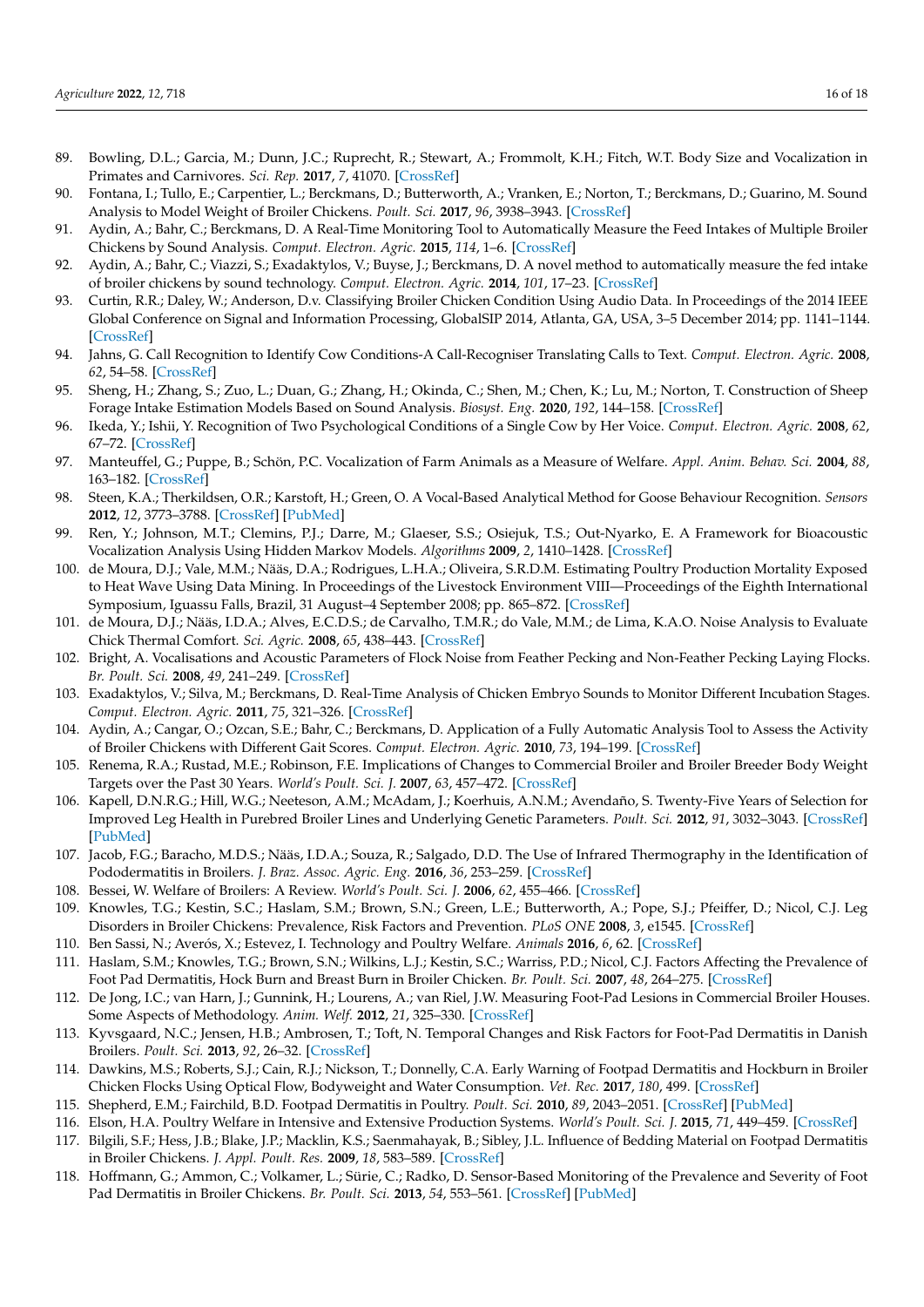- <span id="page-16-0"></span>119. Siegford, J.M.; Berezowski, J.; Biswas, S.K.; Daigle, C.L.; Gebhardt-Henrich, S.G.; Hernandez, C.E.; Thurner, S.; Toscano, M.J. Assessing Activity and Location of Individual Laying Hens in Large Groups Using Modern Technology. *Animals* **2016**, *6*, 10. [\[CrossRef\]](http://doi.org/10.3390/ani6020010) [\[PubMed\]](http://www.ncbi.nlm.nih.gov/pubmed/26848693)
- <span id="page-16-1"></span>120. Stadig, L.M.; Rodenburg, T.B.; Ampe, B.; Reubens, B.; Tuyttens, F.A.M. An Automated Positioning System for Monitoring Chickens' Location: Effects of Wearing a Backpack on Behaviour, Leg Health and Production. *Appl. Anim. Behav. Sci.* **2018**, *198*, 83–88. [\[CrossRef\]](http://doi.org/10.1016/j.applanim.2017.09.016)
- <span id="page-16-2"></span>121. Rodenburg, T.B.; van der Eijk, J.A.J.; Pichova, K.; van Mil, B.; de Haas, E.N. PhenLab: Automatic Recording of Location, Activity and Proximity in Group-Based Laying Hens. In Proceedings of the 8th European Conference on Precision Livestock Farming, Nantes, France, 12–14 September 2017; pp. 275–276.
- <span id="page-16-3"></span>122. Fleet, D.; Weiss, Y. Optical Flow Estimation. In *Mathematical Models for Computer Vision*; Springer: Boston, MA, USA, 2005; pp. 239–258.
- <span id="page-16-4"></span>123. Dawkins, M.S.; Lee, H.J.; Waitt, C.D.; Roberts, S.J. Optical Flow Patterns in Broiler Chicken Flocks as Automated Measures of Behaviour and Gait. *Appl. Anim. Behav. Sci.* **2009**, *119*, 203–209. [\[CrossRef\]](http://doi.org/10.1016/j.applanim.2009.04.009)
- <span id="page-16-5"></span>124. Dawkins, M.S.; Cain, R.; Roberts, S.J. Optical Flow, Flock Behaviour and Chicken Welfare. *Anim. Behav.* **2012**, *84*, 219–223. [\[CrossRef\]](http://doi.org/10.1016/j.anbehav.2012.04.036)
- <span id="page-16-6"></span>125. Roberts, S.J.; Cain, R.; Dawkins, M.S. Prediction of Welfare Outcomes for Broiler Chickens Using Bayesian Regression on Continuous Optical Flow Data. *J. R. Soc. Interface* **2012**, *9*, 3436–3443. [\[CrossRef\]](http://doi.org/10.1098/rsif.2012.0594)
- <span id="page-16-7"></span>126. Peña Fernández, A.; Norton, T.; Tullo, E.; van Hertem, T.; Youssef, A.; Exadaktylos, V.; Vranken, E.; Guarino, M.; Berckmans, D. Real-Time Monitoring of Broiler Flock's Welfare Status Using Camera-Based Technology. *Biosyst. Eng.* **2018**, *173*, 103–114. [\[CrossRef\]](http://doi.org/10.1016/j.biosystemseng.2018.05.008)
- <span id="page-16-8"></span>127. Altera. *White Paper A Flexible Architecture for Fisheye Correction in Automotive Rear-View Cameras Version 1.2 1*; Altera Corporation: San Jose, CA, USA, 2008.
- <span id="page-16-9"></span>128. Baracho, M.; Naas, I.; Nascimento, G.; Cassiano, J.; Oliveira, K. Surface Temperature Distribution in Broiler Houses. *Braz. J. Poult. Sci.* **2011**, *13*, 177–182. [\[CrossRef\]](http://doi.org/10.1590/S1516-635X2011000300003)
- 129. Van Hertem, T.; Norton, T.; Berckmans, D.; Vranken, E. Predicting Broiler Gait Scores from Activity Monitoring and Flock Data. *Biosyst. Eng.* **2018**, *173*, 93–102. [\[CrossRef\]](http://doi.org/10.1016/j.biosystemseng.2018.07.002)
- 130. Winckler, C. Assessing Animal Welfare at the Farm Level: Do We Care Sufficiently about the Individual? *Anim. Welf.* **2019**, *28*, 77–82. [\[CrossRef\]](http://doi.org/10.7120/09627286.28.1.077)
- 131. Dawkins, M.S.; Wang, L.; Ellwood, S.A.; Roberts, S.J.; Gebhardt-Henrich, S.G. Optical Flow, Behaviour and Broiler Chicken Welfare in the UK and Switzerland. *Appl. Anim. Behav. Sci.* **2021**, *234*, 105180. [\[CrossRef\]](http://doi.org/10.1016/j.applanim.2020.105180)
- <span id="page-16-10"></span>132. Rowe, E.; Dawkins, M.S.; Gebhardt-Henrich, S.G. A Systematic Review of Precision Livestock Farming in the Poultry Sector: Is Technology Focussed on Improving Bird Welfare? *Animals* **2019**, *9*, 614. [\[CrossRef\]](http://doi.org/10.3390/ani9090614) [\[PubMed\]](http://www.ncbi.nlm.nih.gov/pubmed/31461984)
- <span id="page-16-11"></span>133. Kristensen, H.H.; Cornou, C. Automatic Detection of Deviations in Activity Levels in Groups of Broiler Chickens–A Pilot Study. *Biosyst. Eng.* **2011**, *109*, 369–376. [\[CrossRef\]](http://doi.org/10.1016/j.biosystemseng.2011.05.002)
- <span id="page-16-12"></span>134. Silvera, A.M.; Knowles, T.G.; Butterworth, A.; Berckmans, D.; Vranken, E.; Blokhuis, H.J. Lameness Assessment with Automatic Monitoring of Activity in Commercial Broiler Flocks. *Poult. Sci.* **2017**, *96*, 2013–2017. [\[CrossRef\]](http://doi.org/10.3382/ps/pex023)
- <span id="page-16-13"></span>135. Nääs, I.d.A.; Paz, I.C.d.L.A.; Baracho, M.d.S.; de Menezes, A.G.; de Lima, K.A.O.; Bueno, L.G.d.F.; Mollo Neto, M.; de Carvalho, V.C.; Almeida, I.C.d.L.; de Souza, A.L. Assessing Locomotion Deficiency in Broiler Chicken. *Sci. Agric.* **2010**, *67*, 129–135. [\[CrossRef\]](http://doi.org/10.1590/S0103-90162010000200001)
- <span id="page-16-14"></span>136. Epp, M. Poultry Technology—Rise of the Robots. *Can. Poult.* **2019**. Available online: [https://www.canadianpoultrymag.com/](https://www.canadianpoultrymag.com/rise-of-the-robots-30876/) [rise-of-the-robots-30876/](https://www.canadianpoultrymag.com/rise-of-the-robots-30876/) (accessed on 10 March 2022).
- <span id="page-16-15"></span>137. Quwaider, M.Q.; Daigle, C.L.; Biswas, S.K.; Siegford, J.M.; Swanson, J.C. Development of a Wireless Body–Mounted Sensor to Monitor Location and Activity of Laying Hens in a Non-Cage Housing System. *Am. Soc. Agric. Biol. Eng.* **2010**, *53*, 1705–1713. [\[CrossRef\]](http://doi.org/10.13031/2013.34890)
- <span id="page-16-16"></span>138. Kozak, M.; Tobalske, B.; Springthorpe, D.; Szkotnicki, B.; Harlander-Matauschek, A. Development of Physical Activity Levels in Laying Hens in Three-Dimensional Aviaries. *Appl. Anim. Behav. Sci.* **2016**, *185*, 66–72. [\[CrossRef\]](http://doi.org/10.1016/j.applanim.2016.10.004)
- <span id="page-16-17"></span>139. Leroy, T.; Vranken, E.; van Brecht, A.; Struelens, E.; Sonck, B.; Berckmans, D. A computer vision method for on-line behavioral quantification of individually caged poultry. *Trans. ASABE* **2006**, *49*, 795–802. [\[CrossRef\]](http://doi.org/10.13031/2013.20462)
- <span id="page-16-18"></span>140. Zaninelli, M.; Redaelli, V.; Luzi, F.; Mitchell, M.; Bontempo, V.; Cattaneo, D.; Dell'Orto, V.; Savoini, G. Development of a Machine Vision Method for the Monitoring of Laying Hens and Detection of Multiple Nest Occupations. *Sensors* **2018**, *18*, 132. [\[CrossRef\]](http://doi.org/10.3390/s18010132) [\[PubMed\]](http://www.ncbi.nlm.nih.gov/pubmed/29303981)
- <span id="page-16-19"></span>141. Chien, Y.R.; Chen, Y.X. An RFID-Based Smart Nest Box: An Experimental Study of Laying Performance and Behavior of Individual Hens. *Sensors* **2018**, *18*, 859. [\[CrossRef\]](http://doi.org/10.3390/s18030859) [\[PubMed\]](http://www.ncbi.nlm.nih.gov/pubmed/29538334)
- <span id="page-16-20"></span>142. Pickel, T.; Schrader, L.; Scholz, B. Pressure Load on Keel Bone and Foot Pads in Perching Laying Hens in Relation to Perch Design. *Poult. Sci.* **2011**, *90*, 715–724. [\[CrossRef\]](http://doi.org/10.3382/ps.2010-01025)
- <span id="page-16-21"></span>143. Bailie, C.L.; O'Connell, N.E. The Influence of Providing Perches and String on Activity Levels, Fearfulness and Leg Health in Commercial Broiler Chickens. *Animal* **2015**, *9*, 660–668. [\[CrossRef\]](http://doi.org/10.1017/S1751731114002821)
- <span id="page-16-22"></span>144. Bailie, C.L.; Baxter, M.; O'Connell, N.E. Exploring Perch Provision Options for Commercial Broiler Chickens. *Appl. Anim. Behav. Sci.* **2018**, *200*, 114–122. [\[CrossRef\]](http://doi.org/10.1016/j.applanim.2017.12.007)